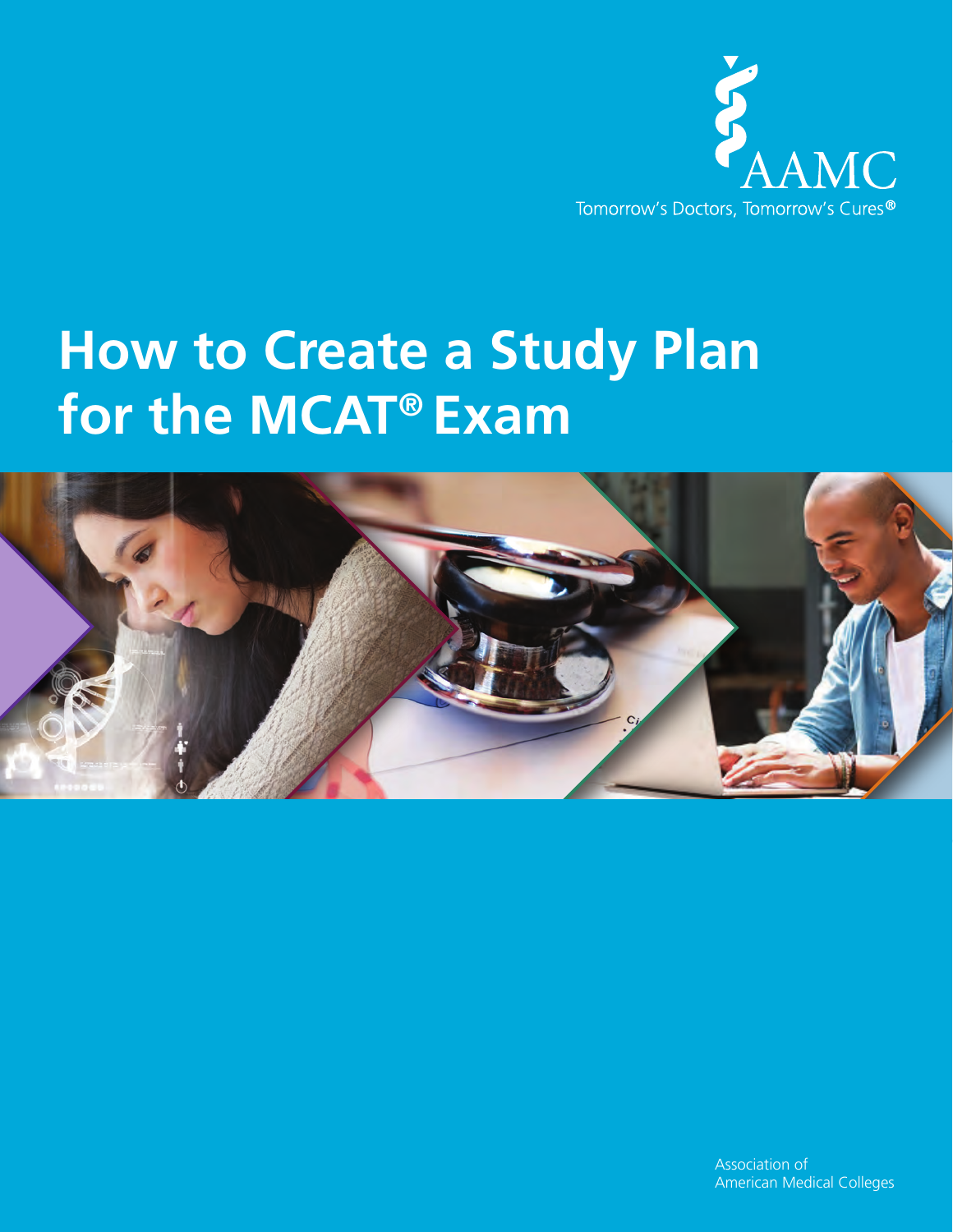

#### Preface

Preparing for the Medical College Admission Test® (MCAT®) takes time and dedication. While you are trying to find a balance between your courses at school, work obligations, research and labs, family and friends, and extracurricular activities, you need to find time to prepare for the MCAT exam. So it's no surprise that one of the most frequently asked questions is, "What is the best way to prepare for the exam?"

There is no conclusive evidence about a right or wrong way to prepare, but the MCAT team at the AAMC created this guide to help you develop your own study plan using free resources and low-cost products. We will walk you through the six steps to creating a personalized study plan.

While we can't tell you how much time to spend preparing for the exam, we have the following data from the 2016 Post-MCAT Questionnaire (PMQ):

| Time in weeks      | Percentage of examinees |
|--------------------|-------------------------|
| 0–8 weeks          | 28.8%                   |
| 9–12 weeks         | 30.6%                   |
| 13–16 weeks        | 17.7%                   |
| More than 16 weeks | 22.8%                   |

Time spent preparing for the MCAT exam:

| Time in hours               | Percentage of examinees |
|-----------------------------|-------------------------|
| 0–10 hours per week         | 23.0%                   |
| 11-20 hours per week        | 26.9%                   |
| 21-30 hours per week        | 20.9%                   |
| More than 30 hours per week | 29.3%                   |

The majority (77%) of examinees studied over 11 hours per week, with 29% studying more than 30 hours per week. Do remember that preparation takes time, and you should start preparing earlier rather than later.

Taking the MCAT exam is one of the milestones in your path to becoming a physician, and the AAMC wants to support your journey. To do that, this guide offers helpful information in addition to the six-step Study Plan. Included in the last section, for example, are links to inspiring stories from medical students and physicians who've overcome significant obstacles to achieve their dreams. On days when you feel anxious or overwhelmed, stop for a moment and remind yourself of why you're on this path. We hope that the inspiring stories will help propel you forward!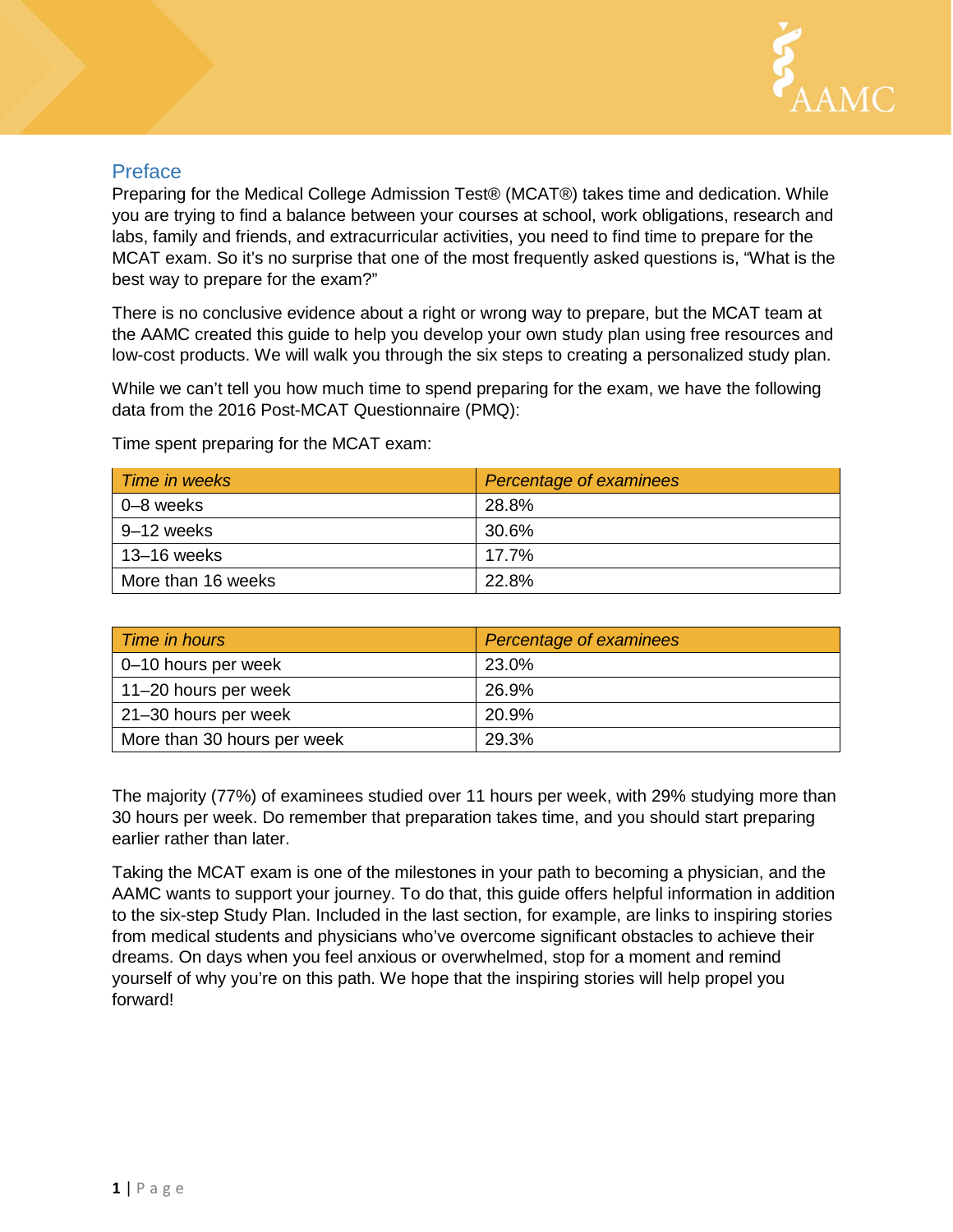

## Table of Contents

This guide walks you through six steps:

- 1. [Find Out Everything You Can About the Exam](#page-2-0)
- 2. [Figure Out Where You Stand: How Much Do You Know?](#page-6-0)
- 3. Use Free [and Low-Cost Resources to](#page-8-0) Help You Prepare
- 4. [Create Your Study Plan](#page-11-0)
- 5. [Study and Practice](#page-12-0)
- 6. [Commit to a Final Rehearsal or Practice](#page-13-0)

<span id="page-2-0"></span>Worksheets and blank templates accompany the guide:

- 1. [Sample Test Worksheet](#page-18-0)
- 2. [Resources and Strategies Worksheet](#page-20-0)
- 3. [Study Plan Worksheet](#page-22-0)
- 4. [Study Plan](#page-25-0)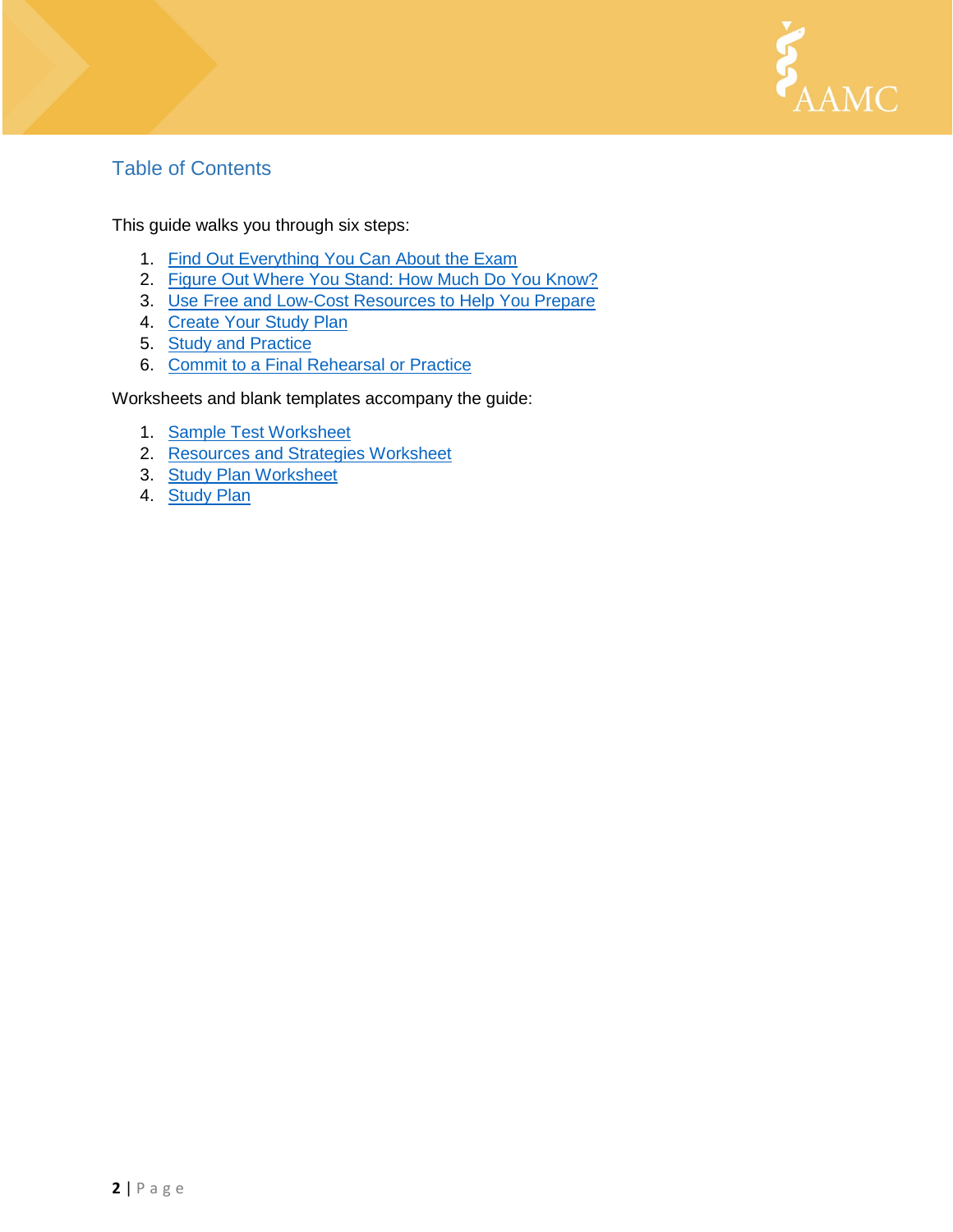

## Step 1: Find Out Everything You Can About the Exam (2–3 days)

Suppose you have a competition coming up. What would compel someone to choose *you*, or what would lead you to win or qualify? How do you size up the event? If you don't know the rules, how much time you have, nor what you must do to qualify, chances are pretty good that you won't perform well.

You are less likely to have opponents or adversaries when preparing for the MCAT exam, but there *are* disqualifiers. You do need to know what's on the exam, how much time you have, how the exam is scored, when to register, and what you can/cannot bring to the test center, among other details. For example, if the ID you bring with you on test day doesn't match your registration information, you can't sit for the exam. And if you're not completely sure what concepts are going to be on the exam, all your studying may not have covered what you need to know.

So the first thing to do is find out as much as you can about the exam and know what to expect. Use the checklist below to help you take this first step.

| <b>Task</b>                                                                                                                                                                                                                                                                                                                                                                      | <b>Time</b><br>needed | Cost   | <b>Completed</b> |
|----------------------------------------------------------------------------------------------------------------------------------------------------------------------------------------------------------------------------------------------------------------------------------------------------------------------------------------------------------------------------------|-----------------------|--------|------------------|
| Find out when the MCAT exam is administered.                                                                                                                                                                                                                                                                                                                                     | 15-30<br>minutes      | free   |                  |
| ← Check the AAMC's MCAT testing calendar<br>and score release dates.                                                                                                                                                                                                                                                                                                             |                       |        |                  |
| Find out if you qualify for fee assistance.                                                                                                                                                                                                                                                                                                                                      | 1 hour                | free   |                  |
| The AAMC Fee Assistance Program provides<br>$\checkmark$<br>benefits related to exam registration, prep<br>products, and application to medical school.                                                                                                                                                                                                                          |                       |        |                  |
| Find out medical school application deadlines.                                                                                                                                                                                                                                                                                                                                   | 3 hours               | varies |                  |
| Check the AAMC's Applying to Medical<br><b>School with AMCAS® website for detailed</b><br>information.                                                                                                                                                                                                                                                                           | 1 hour                | free   |                  |
| Contact your prehealth advisor or academic<br>$\checkmark$<br>advisor for guidance on when to schedule<br>your exam. If you do not have an advisor,<br>use the free Find an Advisor service provided<br>by the National Association of Advisors for<br>the Health Professions to have an advisor<br>assigned to you.                                                             | 1 hour                | free   |                  |
| Check the AAMC's Medical School<br>$\checkmark$<br>Admission Requirements <sup>™</sup> (MSAR®) for<br><b>U.S. and Canadian Medical Schools website</b><br>for information on admissions and<br>acceptance policies, MCAT and GPA ranges,<br>tuition and education information, research<br>opportunities, specialty choices, and more.<br>Subscribe or save on the purchase of a | 1 hour                | $$27+$ |                  |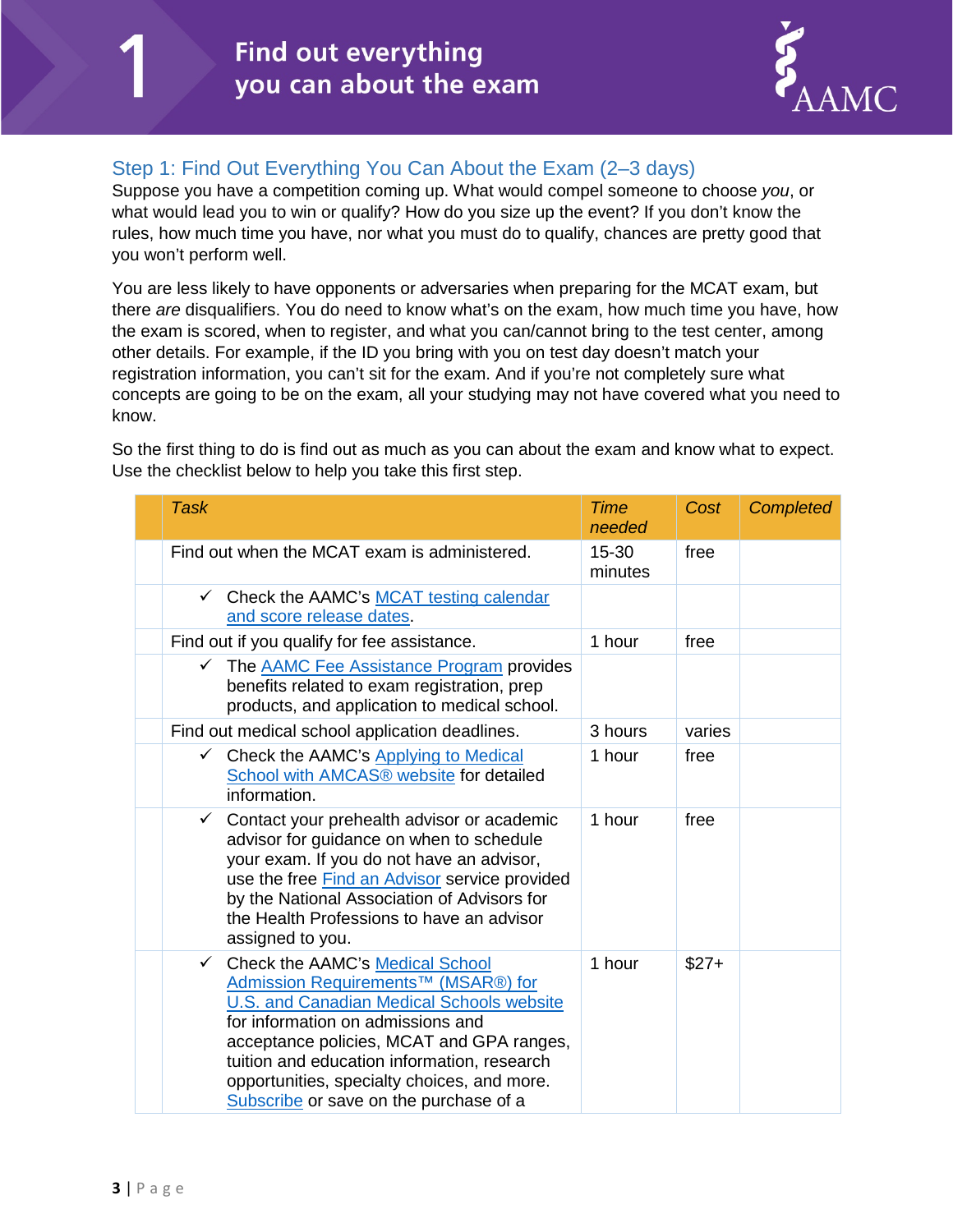# **Find out everything** you can about the exam



| <b>Task</b>                                                                                                                                                                                                                                                                                                                                    | <b>Time</b><br>needed | Cost   | <b>Completed</b> |
|------------------------------------------------------------------------------------------------------------------------------------------------------------------------------------------------------------------------------------------------------------------------------------------------------------------------------------------------|-----------------------|--------|------------------|
| subscription bundled with The Official Guide<br>to Medical School Admissions print book or<br>ebook.                                                                                                                                                                                                                                           |                       |        |                  |
| Find out which disciplines, concepts, skills, and<br>topics are covered in the exam.                                                                                                                                                                                                                                                           | $1-2$ days            | varies |                  |
| $\checkmark$ Watch this two-minute introductory video.                                                                                                                                                                                                                                                                                         | 2 minutes             | free   |                  |
| Go to the What's on the MCAT Exam?<br>$\checkmark$<br>resource to review the four sections, 10<br>foundational concepts, 31 content categories,<br>scientific inquiry and reasoning skills, and<br>critical analysis and reasoning skills that are<br>tested on the exam.                                                                      | 2-3 hours             | free   |                  |
| $\checkmark$<br>Read The Official Guide to the MCAT®<br>Exam. It provides extensive details, including<br>a timeline of things to do, information on how<br>to register for the exam, and 120 practice<br>questions written by the same people who<br>wrote the MCAT exam.                                                                     | $1-2$ days            | \$30   |                  |
| Learn how your score is calculated.                                                                                                                                                                                                                                                                                                            | $15 - 30$<br>minutes  | free   |                  |
| V Visit the How Is the MCAT Exam Scored?<br>website for frequently asked questions.                                                                                                                                                                                                                                                            |                       |        |                  |
| Learn about MCAT logistics and requirements.                                                                                                                                                                                                                                                                                                   | $1-3$ hours           | free   |                  |
| The MCAT® Essentials online document is<br>✓<br>required reading before you register for the<br>MCAT exam. It tells you what type of ID you<br>need, what happens if you cancel, what you<br>cannot bring to the test center, what triggers<br>investigations, how to retake the exam, and<br>other important information you need to<br>know. |                       |        |                  |

Now is a good time to take a look at your financial resources. Consider how much money you're able to spend on preparing for the MCAT exam. To make preparation as accessible as possible, we have referenced only free or low-cost resources in this Study Plan. If you need financial support, visit the **AAMC** Fee Assistance Program page for information on how to apply for benefits. If you qualify, you will receive some MCAT prep products free of charge.

If you have any questions about these resources, contact the AAMC. You can reach us at:

- 202-828-0600, from 9 a.m. to 7 p.m. (ET), Monday through Friday (closed Wednesdays, 3–5 p.m.)
- [mcatprep@aamc.org](mailto:mcatprep@aamc.org) (MCAT exam preparation and products)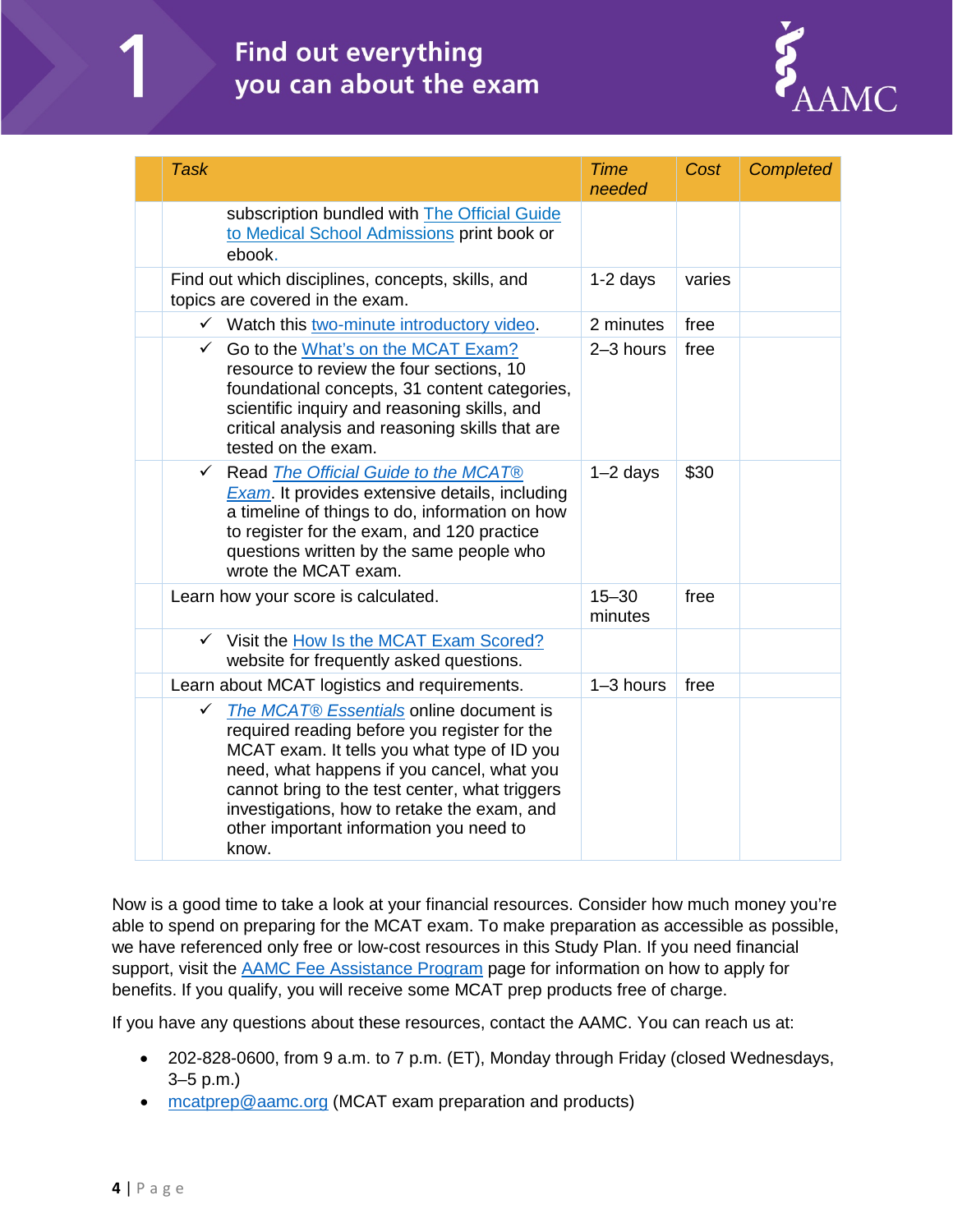# Find out everything you can about the exam



- [aamc.org/contactmcat](mailto:mcat@aamc.org) (MCAT exam registration)
- [fap@aamc.org](mailto:fap@aamc.org) (Fee Assistance Program)

Congratulations on taking the first step! Having completed these tasks, you now have a good idea of what disciplines are tested, what the logistical requirements are, and how you can get financial support.

In the next step, you'll lay the groundwork for your studies.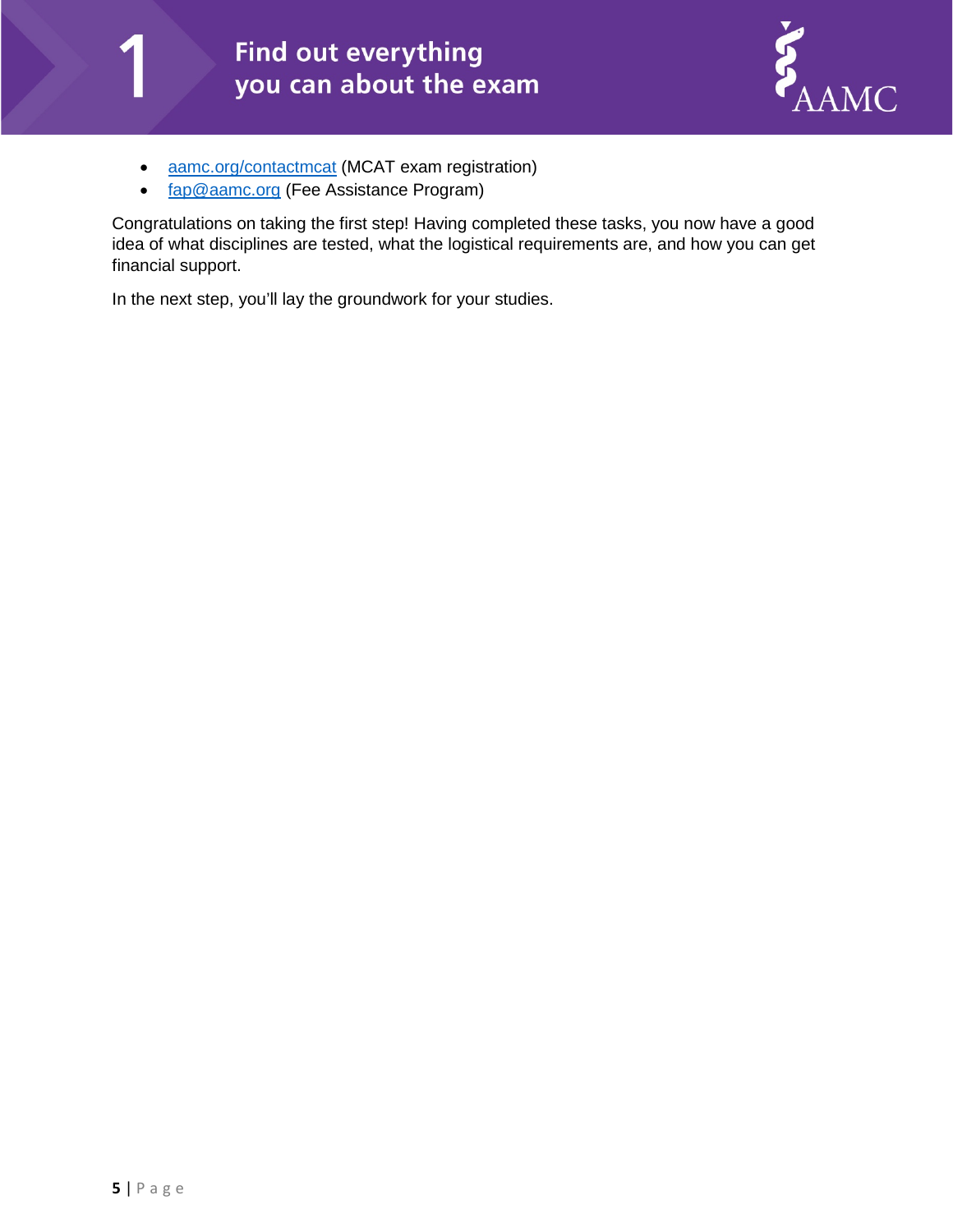

## <span id="page-6-0"></span>Step 2: Figure Out Where You Stand: How Much Do You Know? (1–2 days)

Have you ever tried to give directions over the phone to a friend, relative, or delivery driver who couldn't identify their current location? "The GPS says I shouldn't be any more than 10 minutes away," they may say. Despite their best intentions, it's difficult to determine where they're going, what road conditions are like, or how far they *really* are from their destination if they don't know their current location.

This example may sound obvious to you, but in a testing situation, it's easy to cave in to the pressure of feeling that you need to start studying as soon as possible and jump right in. Pause for a moment and consider this: it's difficult to determine how to prepare if you're not sure where you stand or how much you know already. So start by identifying what you *do* know and what you *don't* know.

We recommend that you take the AAMC's [Official MCAT® Sample Test](https://members.aamc.org/eweb/DynamicPage.aspx?Action=Add&ObjectKeyFrom=1A83491A-9853-4C87-86A4-F7D95601C2E2&WebCode=ProdDetailAdd&DoNotSave=yes&ParentObject=CentralizedOrderEntry&ParentDataObject=Invoice%20Detail&ivd_formkey=69202792-63d7-4ba2-bf4e-a0da41270555&ivd_prc_prd_key=A989862D-11E9-40C2-B745-9DF7FB4D269B) or a full-length practice test to get a baseline *before you start studying*. "But wait,*"* you may say. "I haven't studied for it yet, and I'm not ready. My score is going to be so low that I'm only going to get discouraged*."* Actually, the Sample Test provides a detailed breakdown of your correct and incorrect answers, not a scaled score. Its purpose is to help you define your starting point—to identify which disciplines, concepts, or skills are familiar or unfamiliar to you. While blocking out eight hours is challenging, we recommend that you take the Sample Test in one sitting to experience what taking the actual exam is like. Complete this task in Step 2 before proceeding any further.

| Task                                                                                               | Time<br>needed | $Cost \mid$ | Completed |
|----------------------------------------------------------------------------------------------------|----------------|-------------|-----------|
| Purchase and take the Official MCAT® Sample Test.                                                  | 8 hours        | \$25        |           |
| $\checkmark$ Take it in one sitting (with the same breaks<br>you get during the actual MCAT exam). |                |             |           |

#### How did you do on the Sample Test?

It is not typical for people taking the Sample Test to have mastered all the content. Keep in mind that each individual brings a different set of knowledge, skills, and experiences to the table. The test gives you a baseline so you know what to study.

Maybe you have a strong chemistry background but have never taken a psychology or sociology class. Or you've taken courses in all the disciplines, but you didn't feel comfortable in the biochemistry class you took last semester. Or your major is political science, so you have strong analytical skills but need a stronger biology and physics foundation. Don't panic. Being realistic, calm, and aware will help you gather the resources and implement strategies to acquire the knowledge and skills the exam covers.

You took the Sample Test to identify your strengths and where you have gaps. We'll show you how to catalog those gaps so that you can gather resources to cover them in preparation for the MCAT exam.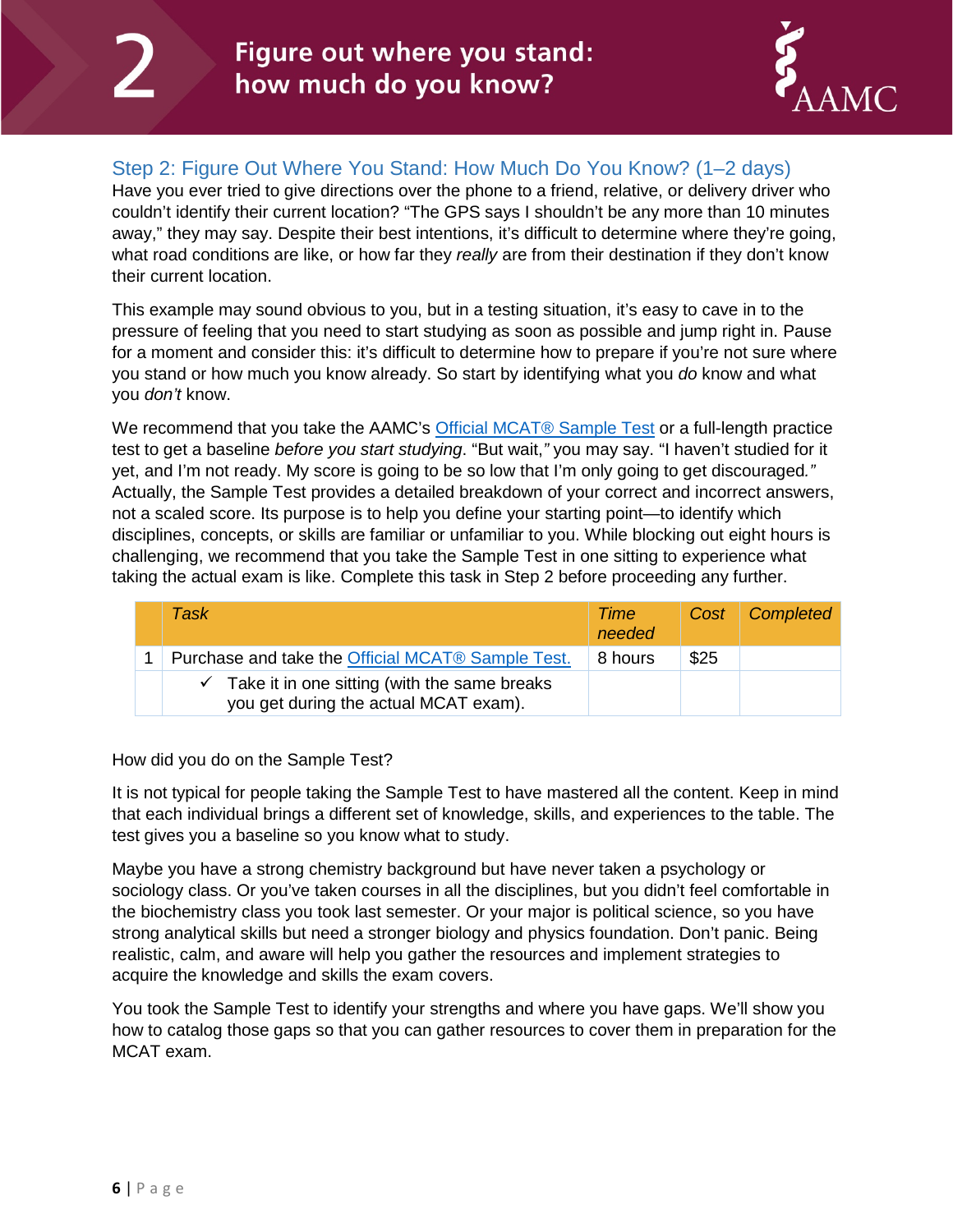

The Sample Test gives you an honest breakdown of your knowledge so that you have a realistic view of how you need to prepare. You may not feel comfortable or confident with what you know right now, but remember: this is just a starting point.

Review your Sample Test results in detail, and catalog your correct, incorrect, and incomplete answers.

|                | <b>Task</b>                                                                                                                                                                                                                                                                                                                                                                                                                                                                                                | <b>Time</b><br>needed | Cost | <b>Completed</b> |
|----------------|------------------------------------------------------------------------------------------------------------------------------------------------------------------------------------------------------------------------------------------------------------------------------------------------------------------------------------------------------------------------------------------------------------------------------------------------------------------------------------------------------------|-----------------------|------|------------------|
| $\overline{2}$ | Review your Official MCAT® Sample Test results and<br>complete the Sample Test Worksheet.                                                                                                                                                                                                                                                                                                                                                                                                                  | $6 - 9$<br>hours      | free |                  |
|                | Open the <b>Sample Test Worksheet</b> . Complete<br>$\checkmark$<br>the worksheet while reviewing your Sample<br>Test results on the e-MCAT site. We've<br>provided you with an example.                                                                                                                                                                                                                                                                                                                   | 2-3 hours             | free |                  |
|                | After logging in at e-MCAT.com, open the<br>$\checkmark$<br>Sample Test you just completed and select<br>"Item Level Review Table" (third tab). This<br>shows you all the questions you answered<br>incorrectly, as well as the questions you left<br>incomplete. Using the Item Level Review<br>Table online at e-MCAT.com, document the<br>Foundational Concept, Content Category,<br>Scientific Inquiry and Reasoning Skill, and<br>Discipline on your Sample Test Worksheet<br>and record how you did. | 3-4 hours             | free |                  |
|                | Return to the questions you answered<br>$\checkmark$<br>incorrectly, and use the Why Did I Miss This<br><b>Question?</b> feature at the bottom of each<br>question to mark one of six reasons. This may<br>help you recognize patterns in your decision<br>making.                                                                                                                                                                                                                                         | 1 hour                | free |                  |
|                | On your Sample Test Worksheet, write your<br>$\checkmark$<br>concerns and challenges in the Concerns<br>and Challenges column. Were you hungry?<br>Did you run out of energy or lose focus? Were<br>some sections really difficult or unfamiliar?                                                                                                                                                                                                                                                          | 15<br>minutes         | free |                  |

Now review your completed **Sample Test Worksheet**. You have an outline of specific foundational concepts, content categories, and skills you need to study. You also have information identifying why you missed the questions and what personal concerns you need to address before the exam.

In the next step, you'll gather resources and develop strategies to help you fill in the gaps and bolster the knowledge and skills you identified.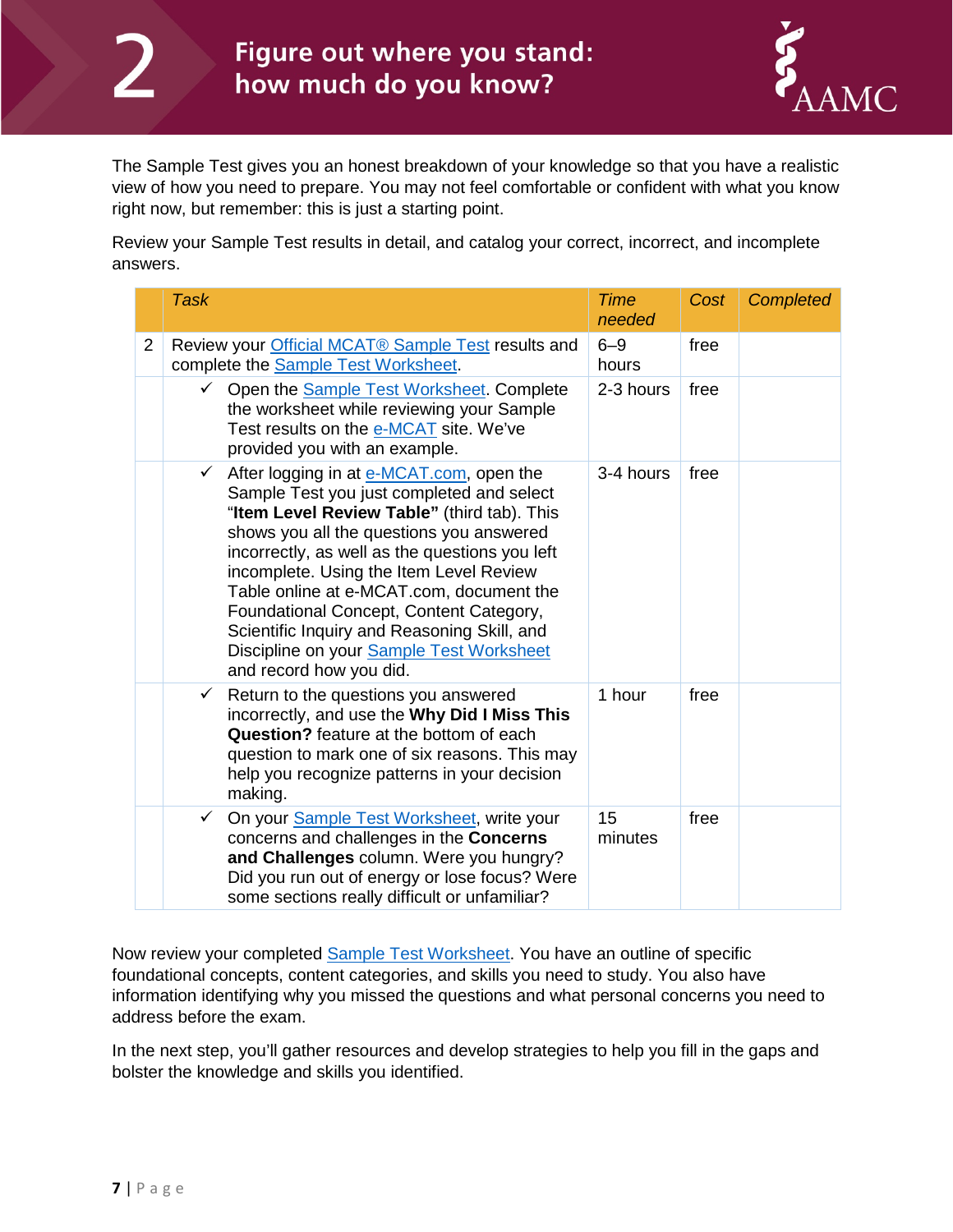

## <span id="page-8-0"></span>Step 3: Gather Free and Low-Cost Resources That Can Help You Prepare

#### (4-6 hours)

At this point, you may be asking yourself, "Why so much planning?"

Planning helps you grasp the big picture. If you have a good plan, you know what to expect. You've accounted for gaps, concerns, and risks up front so that you have a plan or strategy to address them and avoid being blindsided. A lot of planning goes into every important event or project, and preparing for the MCAT exam is no exception. As the old adage goes, "Failing to plan is planning to fail." Taking the MCAT exam is a milestone in your future career, and preparation for it should be done with great effort and attention to detail. The better prepared you are, the more likely you will perform well.

Without a plan, it's difficult to know where you stand or how much progress you've made. Without a plan, it's easy to fall prey to feelings of uncertainty and anxiety and make impulsive decisions that undermine your confidence.

So in this step, you will pull together an inventory of all the MCAT exam prep resources available to you. *Important note*: Your resources for studying will be somewhat different from your resources for practicing. Your first set of resources will be for studying content, and your second set of resources will be for practicing and applying what you've studied.

As you select your resources and strategies, remember that they should be part of an *active* study plan. This means that your plan shouldn't consist only of passive activities (such as watching videos); your plan should have active strategies to reinforce learning: summarizing what you read, explaining the concepts in your own words, and applying ideas to real-life scenarios.

Once you've covered content, make sure to practice applying the content. One way of doing this is to take official practice questions to gauge your understanding and application of the concepts you studied. For practice questions on the various disciplines covered in the MCAT exam, the AAMC offers the [AAMC MCAT®](https://members.aamc.org/eweb/DynamicPage.aspx?Action=Add&ObjectKeyFrom=1A83491A-9853-4C87-86A4-F7D95601C2E2&WebCode=ProdDetailAdd&DoNotSave=yes&ParentObject=CentralizedOrderEntry&ParentDataObject=Invoice%20Detail&ivd_formkey=69202792-63d7-4ba2-bf4e-a0da41270555&ivd_prc_prd_key=D822ED6A-8F18-406C-B82F-72B15DA1E555) Section Bank, the [Official MCAT® Question Packs,](https://members.aamc.org/eweb/DynamicPage.aspx?Action=Add&ObjectKeyFrom=1A83491A-9853-4C87-86A4-F7D95601C2E2&WebCode=ProdDetailAdd&DoNotSave=yes&ParentObject=CentralizedOrderEntry&ParentDataObject=Invoice%20Detail&ivd_formkey=69202792-63d7-4ba2-bf4e-a0da41270555&ivd_cst_key=4894744d-9c71-4d9b-b605-0eed1dbb983d&ivd_cst_ship_key=4894744d-9c71-4d9b-b605-0eed1dbb983d&ivd_prc_prd_key=A00AC1ED-66D8-4F95-B72D-F727BF88F9E4) and the [Official MCAT® Flashcards,](https://members.aamc.org/eweb/DynamicPage.aspx?Action=Add&ObjectKeyFrom=1A83491A-9853-4C87-86A4-F7D95601C2E2&WebCode=ProdDetailAdd&DoNotSave=yes&ParentObject=CentralizedOrderEntry&ParentDataObject=Invoice%20Detail&ivd_formkey=69202792-63d7-4ba2-bf4e-a0da41270555&ivd_prc_prd_key=0DB622E7-A3EC-4254-A6A0-3179CE96B3C0) all of which are authored by the same people who write the MCAT exam. Use these to help gauge whether you're learning how to integrate and apply concepts in preparation for the exam.

|   | <b>Task</b>                                                                                                                                                                                               | Time<br>needed | Cost | <b>Completed</b> |
|---|-----------------------------------------------------------------------------------------------------------------------------------------------------------------------------------------------------------|----------------|------|------------------|
|   | Open the Resources and Strategies Worksheet, and<br>brainstorm resources and strategies. List everything<br>you can think of in the two columns. (A list of<br>examples are provided for your reference.) | 1 hour         | free |                  |
| 2 | Use the Sample Test Worksheet and Resources<br>and Strategies Worksheet to complete your Study<br>Plan Worksheet. (We recommend that you print<br>them.)                                                  | 3-5 hours      | free |                  |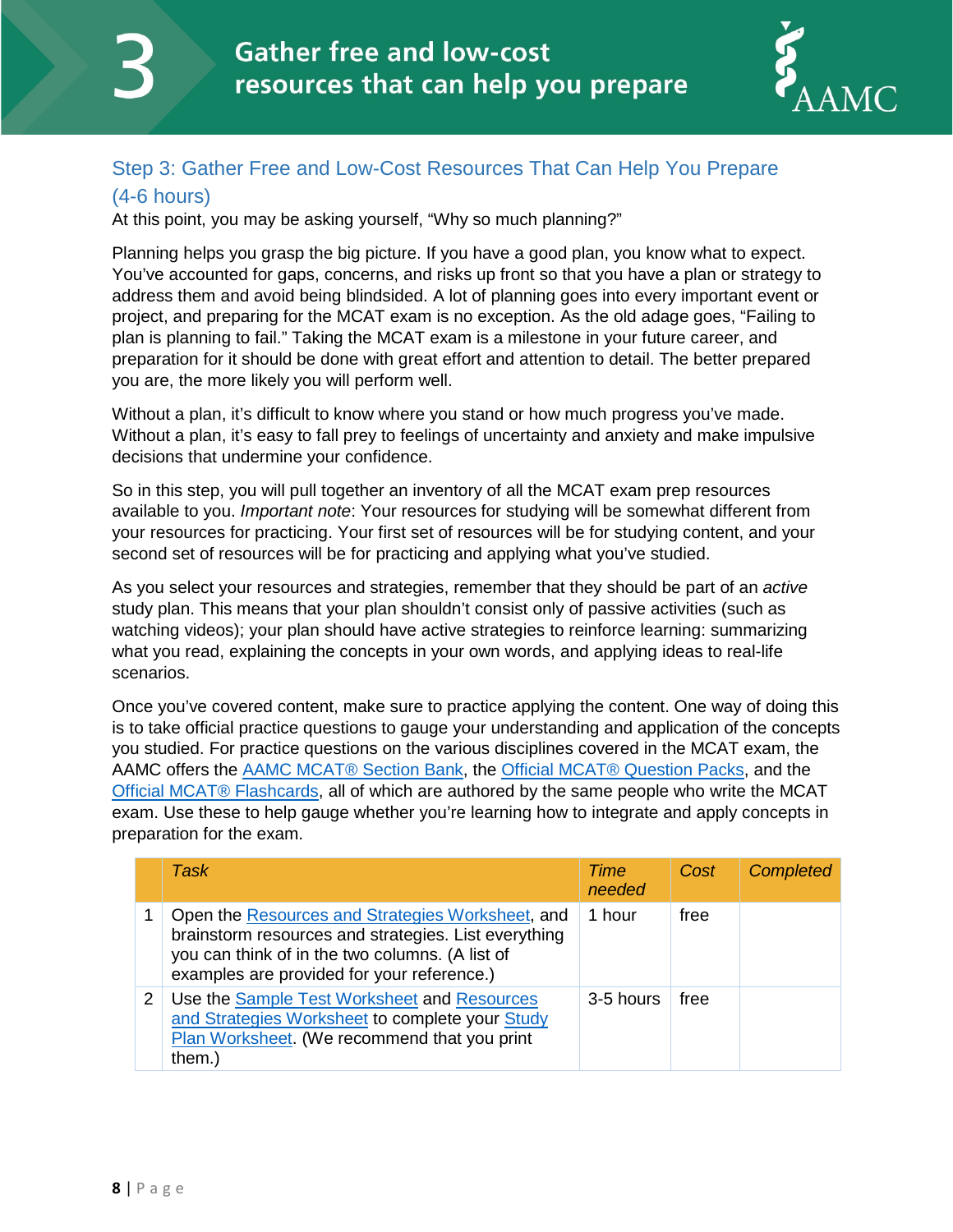3

# **Gather free and low-cost** resources that can help you prepare



| <b>Task</b>  |                                                                                                                                                                                                                                                                                                                                                                                                                                                                                               | <b>Time</b><br>needed | Cost | <b>Completed</b> |
|--------------|-----------------------------------------------------------------------------------------------------------------------------------------------------------------------------------------------------------------------------------------------------------------------------------------------------------------------------------------------------------------------------------------------------------------------------------------------------------------------------------------------|-----------------------|------|------------------|
|              | ← On your Study Plan Worksheet, list the exam<br>section, foundational concept, content<br>category, scientific inquiry and reasoning skill<br>and/or critical analysis and reasoning skill,<br>and discipline you want to study.                                                                                                                                                                                                                                                             | 1-2 hours             |      |                  |
| ✓            | <b>Consult your Resources and Strategies</b><br>Worksheet to list all the resources and<br>strategies that target these areas of study.                                                                                                                                                                                                                                                                                                                                                       | 30<br>minutes         |      |                  |
| $\checkmark$ | List the strategies that you can use with the<br>resources you have.                                                                                                                                                                                                                                                                                                                                                                                                                          | 30<br>minutes         |      |                  |
| $\checkmark$ | Review the SIRS (Scientific Inquiry and<br>Reasoning Skills) or CARS (Critical Analysis<br>and Reasoning Skills) section in your Study<br>Plan Worksheet. Revisit the What's on the<br>MCAT Exam? resource to review each skill<br>in detail and list the resources and strategies<br>that will help you build those skills.                                                                                                                                                                  | 1-2 hours             |      |                  |
| (free)       | <b>SUGGESTED OFFICIAL STUDY RESOURCES</b>                                                                                                                                                                                                                                                                                                                                                                                                                                                     | Varies                |      |                  |
| ✓            | Khan Academy's MCAT® Collection tutorials<br>relate directly to the MCAT exam content<br>categories.<br>Revisit the What's on the MCAT<br>$\circ$<br>Exam? resource. At the bottom of<br>each of the 31 content categories is a<br>list of Khan Academy video tutorials<br>related to that category. Khan<br>Academy's MCAT® Collection is a<br>free, open-access collection that<br>includes more than 1,100 videos and<br>3,000 review questions covering all<br>content areas on the exam. |                       | free |                  |
| ✓            | A Roadmap to MCAT® Content in Sociology<br>and Psychology Textbooks is a free,<br>printable online resource that lists free or<br>low-cost psychology and sociology<br>textbooks, as well as the specific textbook<br>chapters that cover the foundational<br>concepts relating to psychology and<br>sociology.                                                                                                                                                                               |                       | free |                  |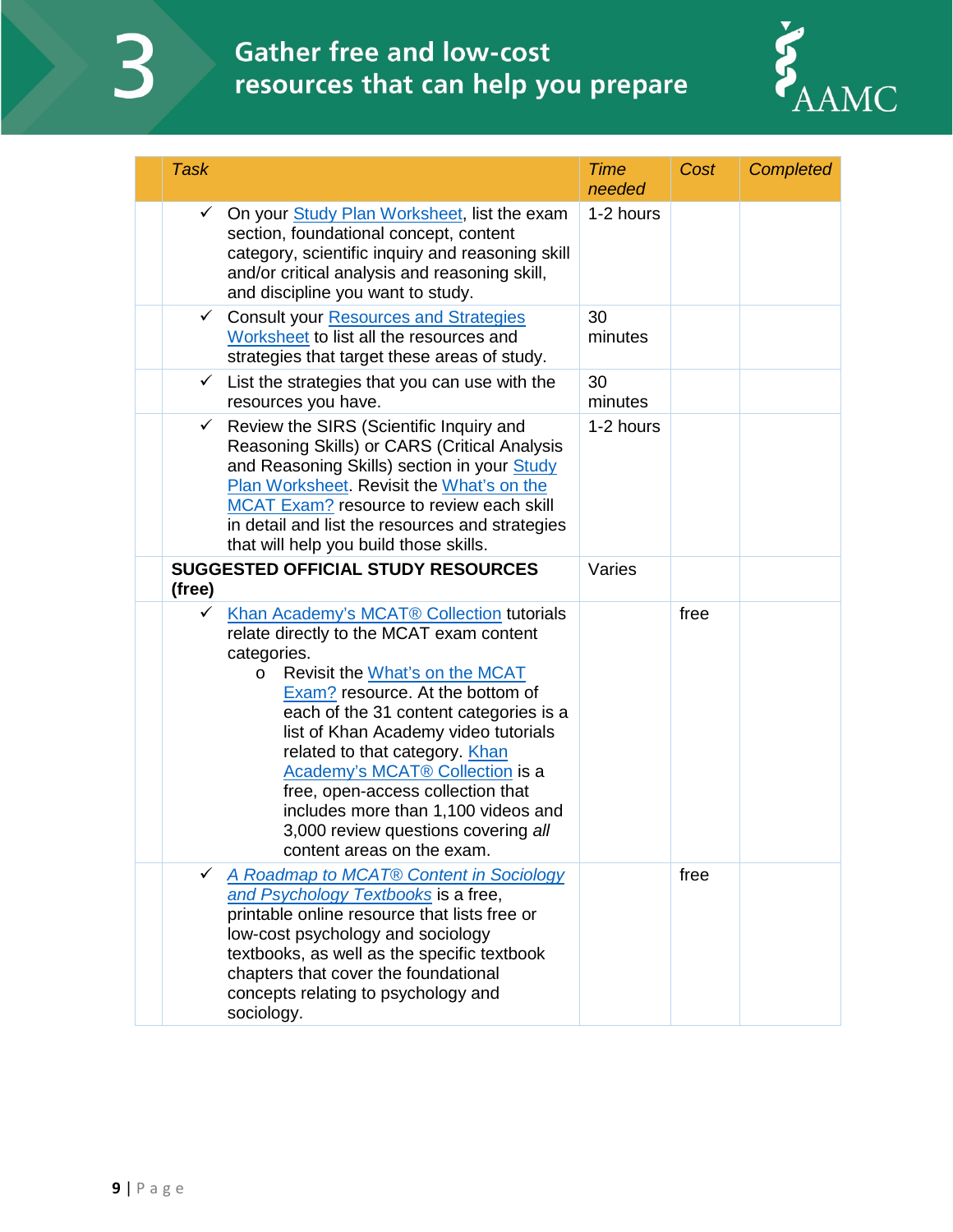3

# **Gather free and low-cost** resources that can help you prepare



| <b>Task</b>                                                                                                                                                                                                                                                           | <b>Time</b><br>needed | Cost                                     | <b>Completed</b> |
|-----------------------------------------------------------------------------------------------------------------------------------------------------------------------------------------------------------------------------------------------------------------------|-----------------------|------------------------------------------|------------------|
| A Roadmap to MCAT® Content in<br>$\checkmark$<br><b>Biochemistry Textbooks is a free, printable</b><br>online resource that lists specific chapters in<br>low-cost textbooks that cover the<br>foundational concepts relating to<br>biochemistry.                     |                       | free                                     |                  |
| <b>SUGGESTED OFFICIAL PRACTICE RESOURCES</b><br>(low cost)                                                                                                                                                                                                            | Varies                | Varies                                   |                  |
| ← A packet of Official MCAT® Flashcards<br>provides you with 150 discrete questions<br>written by the developers of the MCAT®<br>exam. You get 25 questions in each of these<br>disciplines: biochemistry, biology, chemistry,<br>physics, psychology, and sociology. |                       | \$10                                     |                  |
| ← Official MCAT® Question Packs, which can<br>be purchased individually (120 questions) or<br>as a bundle (720 questions), cover biology<br>(vols. 1 and 2), chemistry, physics, and<br>critical analysis and reasoning (vols. 1 and<br>2).                           |                       | \$15<br>each<br>\$72<br>bundle<br>of six |                  |
| The AAMC MCAT® Section Bank consists of<br>$\checkmark$<br>300 practice questions emphasizing<br>biochemistry, psychology, and sociology.                                                                                                                             |                       | \$45                                     |                  |
| $\checkmark$<br>Just like the Official MCAT® Sample Test<br>you took earlier, all the online official AAMC<br>practice products come with the Why Did I<br><b>Miss This Question?</b> feature, Use this<br>feature to identify patterns in your test taking.          |                       | free                                     |                  |

You've now created a Study Plan framework! Your next step is to organize the weeks or months you've allocated to prepare for the MCAT exam.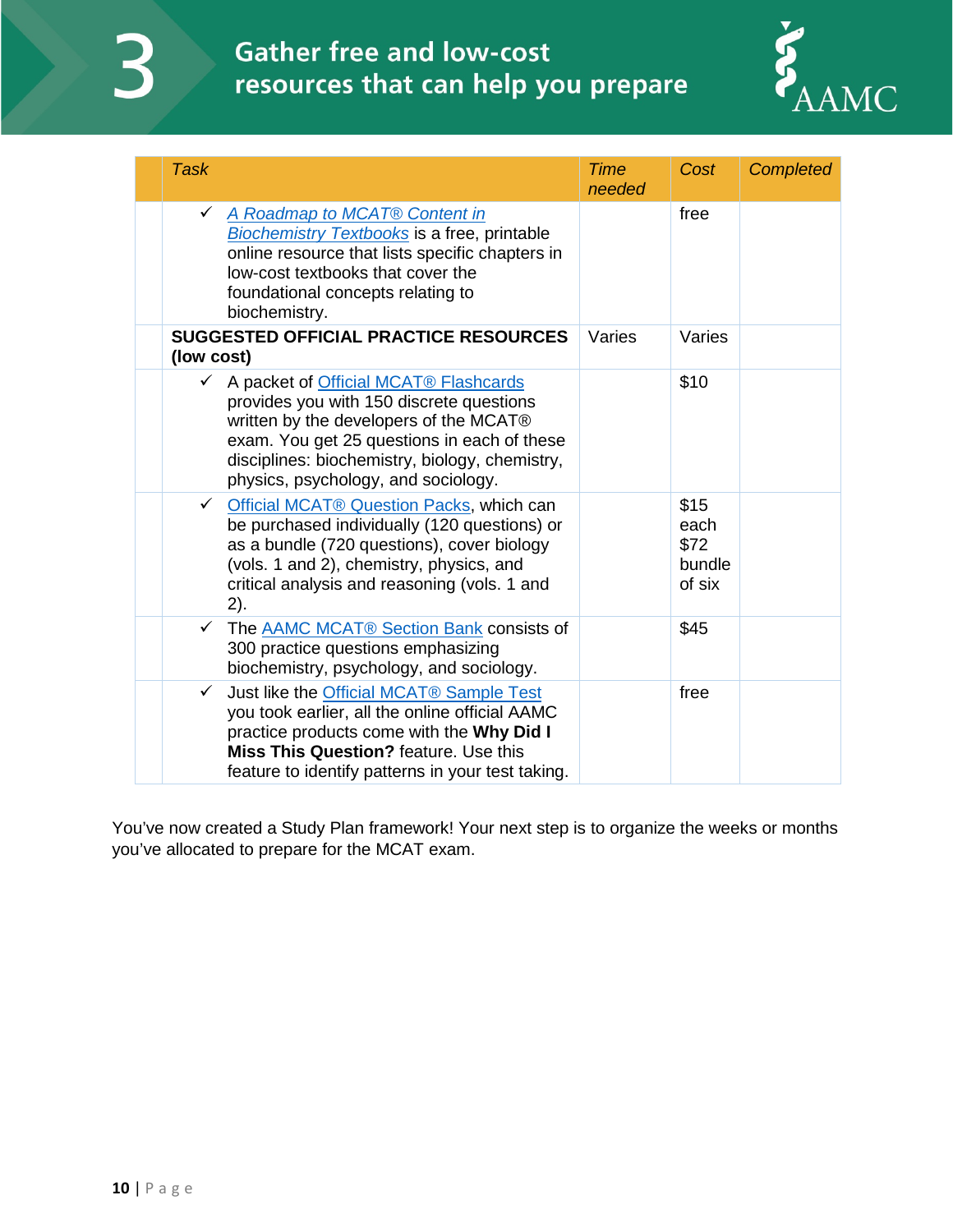

#### <span id="page-11-0"></span>Step 4: Create Your Study Plan (3–5 hours)

The worksheet you created in Step 3 will help you create a personalized weekly or monthly **[Study Plan.](#page-25-0)** 

|                | <b>Task</b>                                                                                                                                                                                                                                                                                                                                                          | <b>Time</b><br>needed | Cost   | <b>Completed</b> |
|----------------|----------------------------------------------------------------------------------------------------------------------------------------------------------------------------------------------------------------------------------------------------------------------------------------------------------------------------------------------------------------------|-----------------------|--------|------------------|
| 1              | Working backwards from your exam date, figure out<br>how much time you have to study.                                                                                                                                                                                                                                                                                | $1 - 2$<br>hours      | free   |                  |
|                | ← You've reviewed the MCAT testing calendar<br>and application deadlines. Think about<br>whether you can perform well on your first<br>take or need two or more takes. If you think<br>you may need two or more takes, consider<br>scheduling the first take early enough to leave<br>time for additional takes during the same<br>AMCAS application cycle.          |                       |        |                  |
|                | Register for the exam if the registration<br>$\checkmark$<br>window is open and you feel comfortable<br>registering now.                                                                                                                                                                                                                                             |                       | varies |                  |
| $\overline{2}$ | Create your Study Plan.                                                                                                                                                                                                                                                                                                                                              | $2 - 3$<br>hours      | free   |                  |
|                | $\checkmark$ Open the Study Plan.                                                                                                                                                                                                                                                                                                                                    |                       |        |                  |
|                | $\checkmark$ Write down all your academic, professional,<br>and extracurricular obligations in the row<br>labeled "Schedule" and how many hours each<br>activity requires.                                                                                                                                                                                           |                       |        |                  |
|                | $\checkmark$ Write down how many hours you have<br>available to study each day, subtracting 10<br>hours for sleep and basic care and the<br>number of hours needed for the obligations<br>you listed in the task above.                                                                                                                                              |                       |        |                  |
|                | Identify the areas you want to study, and write<br>✓<br>them down.                                                                                                                                                                                                                                                                                                   |                       |        |                  |
|                | Figure out how to sequence your study and<br>$\checkmark$<br>practice. Do you want to start with your<br>strongest area, or do you want to alternate<br>between a section you are comfortable with<br>and a section you're not as comfortable with?<br>Also, remember that studying content<br>typically comes before practicing the<br>application of that content. |                       |        |                  |
|                | Using your Study Plan Worksheet from the<br>previous step, write down the resources and<br>strategies you'll use to study content. Also                                                                                                                                                                                                                              |                       |        |                  |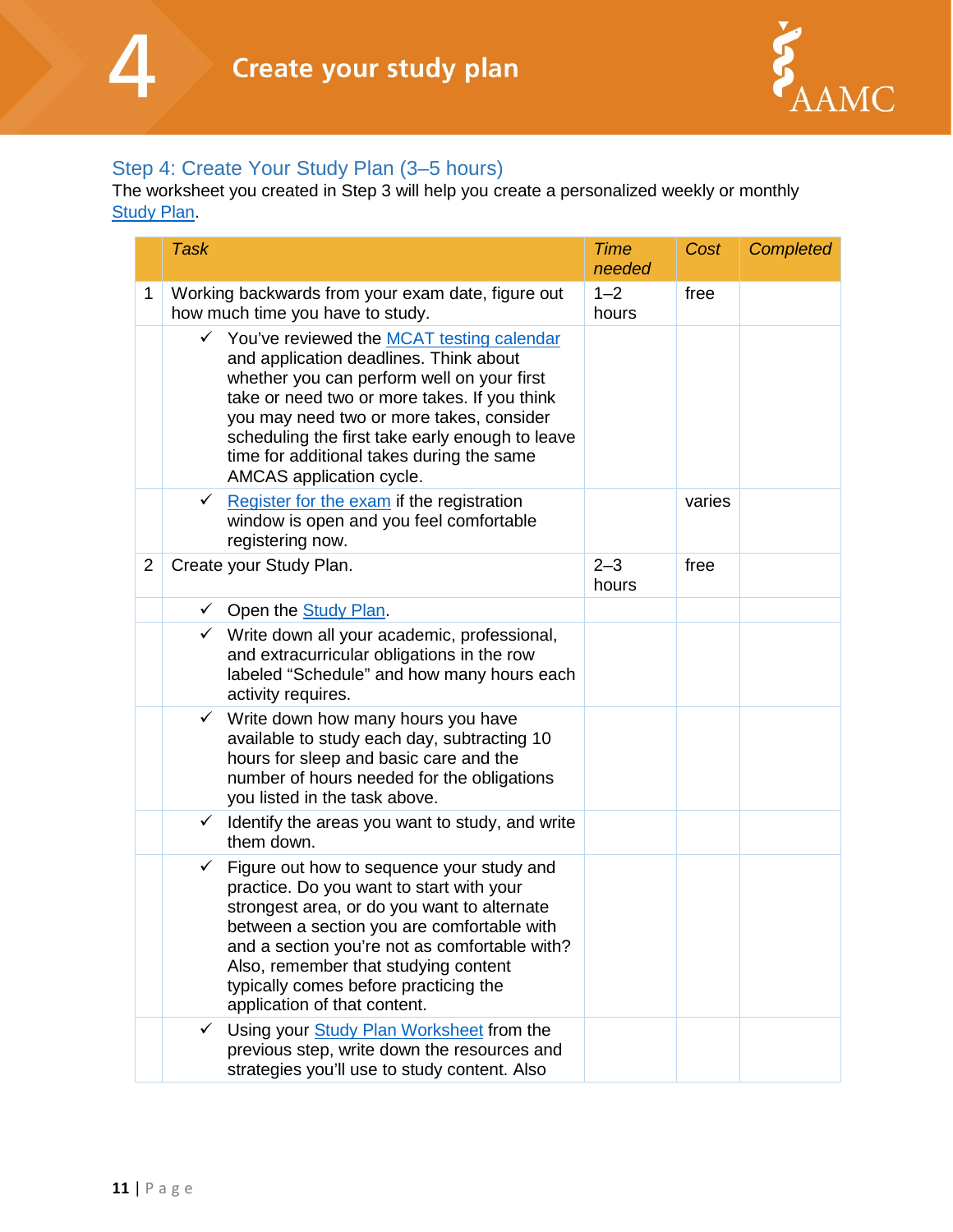

<span id="page-12-0"></span>

write down the resources and strategies you'll use to practice applying that content.

Your personalized [Study Plan](#page-25-0) is a living document. If, after a few weeks of studying, you find that you need to adjust your timeline or the number of hours you've allocated for specific disciplines, concepts, or skills, you should do so. If you find that the material you've listed is too much or too little for the number of days or weeks, adjust your plan accordingly.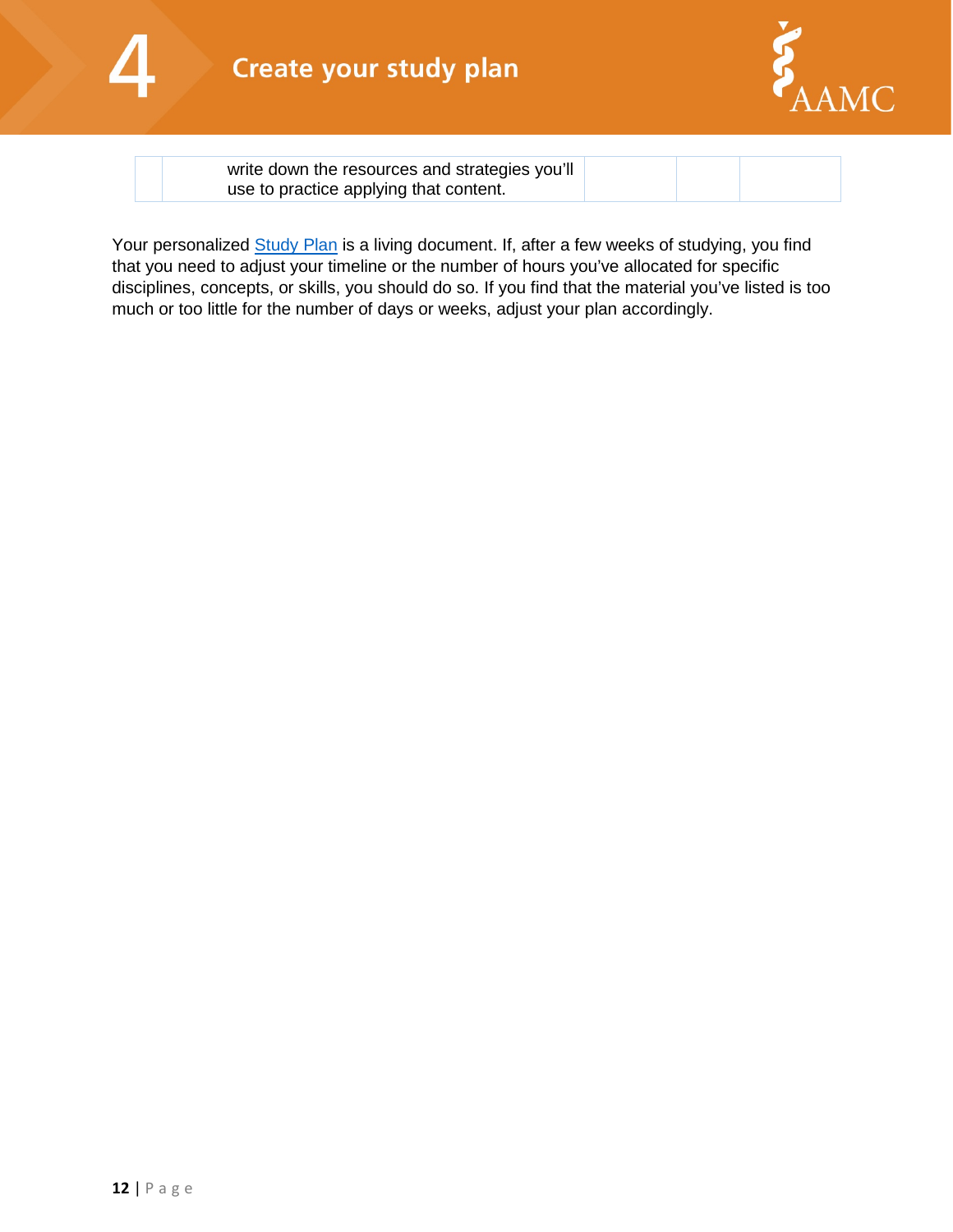

## Step 5: Study and Practice (timeframe varies)

Your Study Plan should have a good mix of strategies to help you learn, integrate, and apply new concepts. After studying new concepts, make sure to give yourself opportunities to practice and apply them. Here are some strategies you can use:

- Prepare a set of questions to ask yourself after watching a video or reading a textbook chapter. For example: *Can I explain this to a classmate*? *Can I think of a real-life example of this concept relevant to me or someone else? Does this differ from what I previously understood and if so, why? What additional information can I seek out to enhance my understanding of this topic?*
- Start each day with a review of what you studied or practiced during the previous day. Reviewing small chunks of information regularly will help you retain the content.
- Study with a partner. Assign topics to teach each other, use each other as sounding boards to think out loud, and share notes. Create questions and quiz each other.
- Summarize what you learned. You can use lecture notes, textbooks, and Khan Academy tutorials to write summaries, compile lists, or draw compare-and-contrast charts and concept maps.
- Reproduce your summaries and notes from memory to practice recalling information.
- Create your own flashcards and vocabulary lists.
- If you have questions or don't fully understand a topic or concept, keep track of all your questions and check in with your professor or advisor during office hours.
- Join online forums to ask and answer questions about the topics and concepts.

<span id="page-13-0"></span>The AAMC interviewed a diverse group of examinees about how they prepared for the MCAT exam. The strategies used by some of the examinees are featured in **How I Prepared for the** [MCAT® Exam.](https://students-residents.aamc.org/applying-medical-school/taking-mcat-exam/how-i-prepared-mcat-exam/) Consider the resources these individuals used, the obstacles they overcame, and the advice they'd like to offer others preparing for the exam.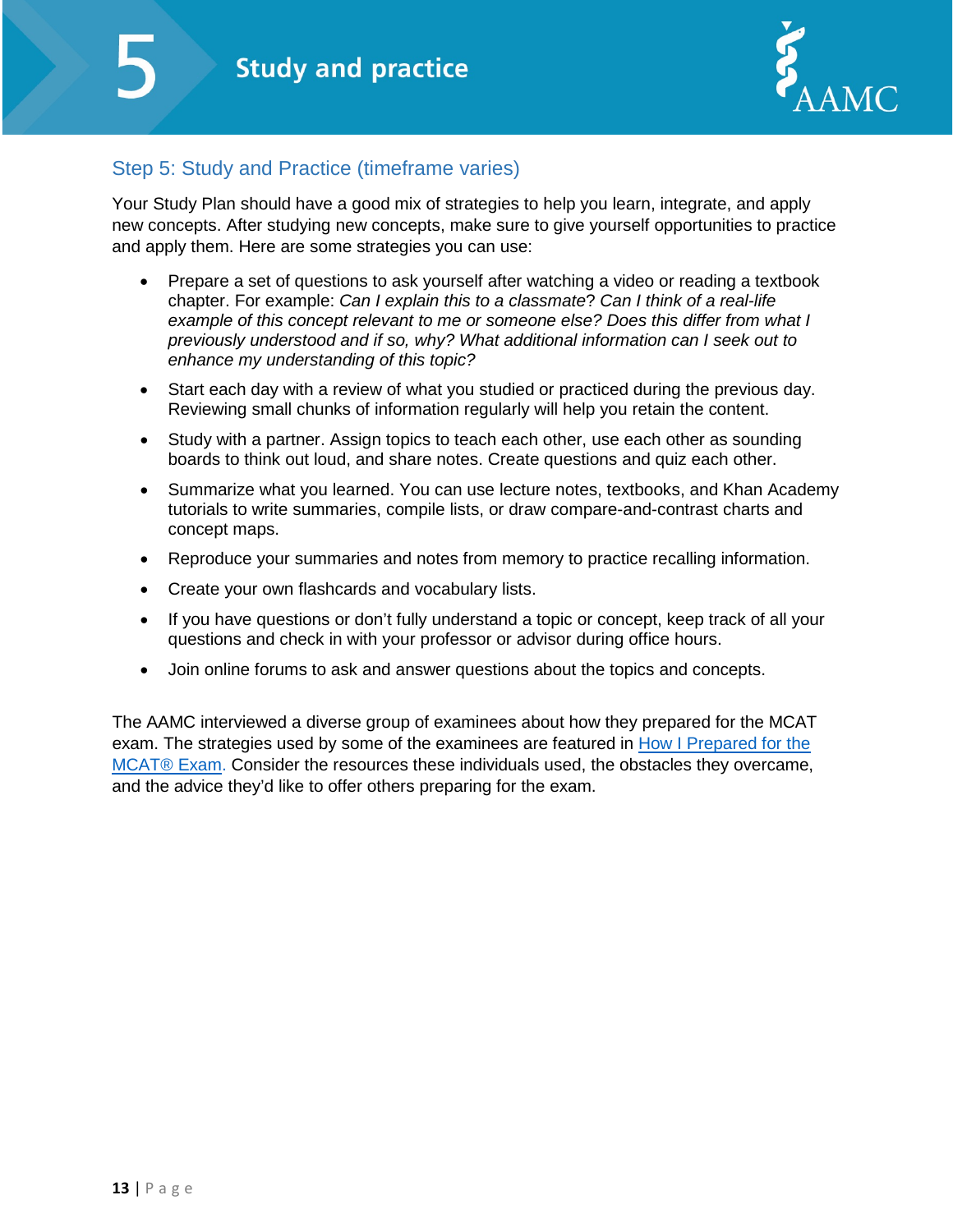

## Step 6: Commit to a Final Rehearsal or Practice (2 days)

It has been weeks since you first took the Sample Test, and you've spent a lot of time preparing for the MCAT exam. Now it's time for your final practice, or rehearsal, before the real exam. Take another full-length practice test, this time a scored one, to see where you now stand. As before, take it under the same conditions as the actual test: with the same timing and breaks, at a location outside your own home, in one sitting.

After you take the practice test, think about what you want to do. Are you happy with the results? Do you need more time to study and practice, or are you ready to take the exam?

Remember, you have the option of revisiting your Study Plan and adjusting or extending it based on your practice test results. You also have the option to retake the exam.

|                | <b>Task</b>                                                                                                                                                                                                                                                                                                                                  | <b>Time</b><br>needed | Cost | Complete |
|----------------|----------------------------------------------------------------------------------------------------------------------------------------------------------------------------------------------------------------------------------------------------------------------------------------------------------------------------------------------|-----------------------|------|----------|
| 1              | Set aside a whole day, and take a full-length practice<br>exam. We recommend taking the AAMC MCAT®<br>Practice Exam 1, AAMC MCAT® Practice Exam 2, or<br>AAMC MCAT® Practice Exam 3, all of which are official,<br>full-length practice tests that provide scaled scores.                                                                    | 8 hours               | \$35 |          |
|                | $\checkmark$ Select the "Simulate Actual Test" setting to test<br>under the same timed conditions as the actual<br>exam.                                                                                                                                                                                                                     |                       |      |          |
| $\overline{2}$ | Review your scaled score report, and reflect on your<br>performance.                                                                                                                                                                                                                                                                         | $1 - 3$<br>days       | free |          |
|                | ← Revisit your results from the <b>Sample Test</b> , taken<br>in Step 2, and assess your current performance.                                                                                                                                                                                                                                |                       |      |          |
|                | $\checkmark$ Write down how you feel.                                                                                                                                                                                                                                                                                                        |                       |      |          |
| 3              | Determine your next course of action.                                                                                                                                                                                                                                                                                                        | Varies                | free |          |
|                | $\checkmark$ "I'm happy with the results."<br>You can go ahead and take the actual<br>$\circ$<br>exam.<br>Or<br>You can take another full-length practice<br>$\circ$<br>test to be absolutely sure you can<br>perform the same. You can also ask your<br>advisor to hold a Mock Exam Day for you<br>and your peers or hold one for yourself. |                       |      |          |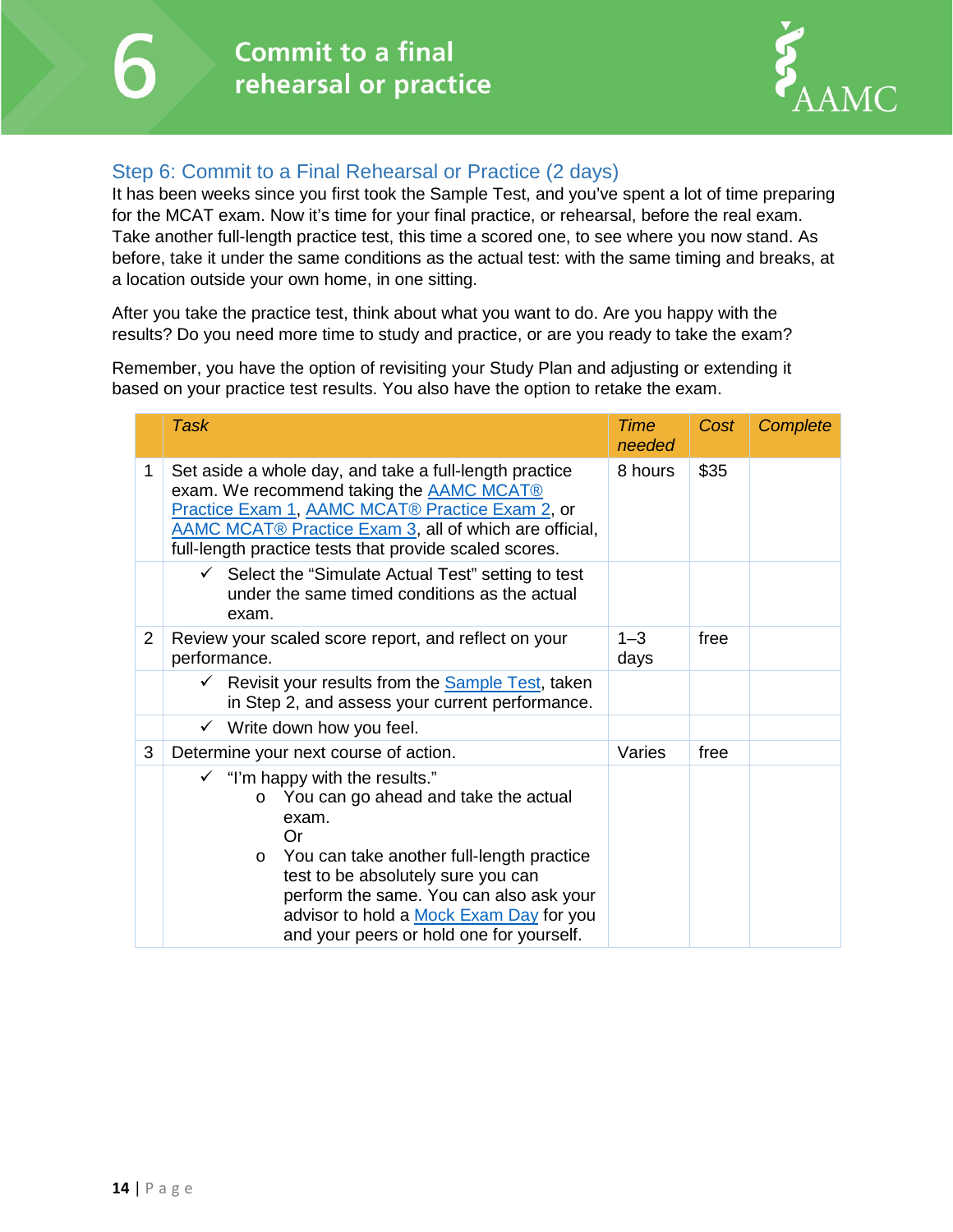# **Commit to a final** rehearsal or practice



| Task                                                                                                                                                                                                                                                                                                                                                                                                                                                                                                                                                                                                            | Time<br>needed | <b>Cost</b> | <b>Complete</b> |
|-----------------------------------------------------------------------------------------------------------------------------------------------------------------------------------------------------------------------------------------------------------------------------------------------------------------------------------------------------------------------------------------------------------------------------------------------------------------------------------------------------------------------------------------------------------------------------------------------------------------|----------------|-------------|-----------------|
| $\checkmark$ "I think I can do better."<br>You can revisit the previous steps to<br>$\circ$<br>create a Study Plan based on your full-<br>length practice test results. Consider<br>modifying your areas of focus or adding<br>time and resources.<br>If your obstacles were physical, such as<br>$\circ$<br>being tired, hungry, or unfocused, figure<br>out a plan to address those challenges.<br>If you have already registered for the<br>$\circ$<br>exam, don't think you'll be ready, and are<br>within the registration deadline, consider<br>rescheduling your exam. (Rescheduling<br>fees may apply.) |                |             |                 |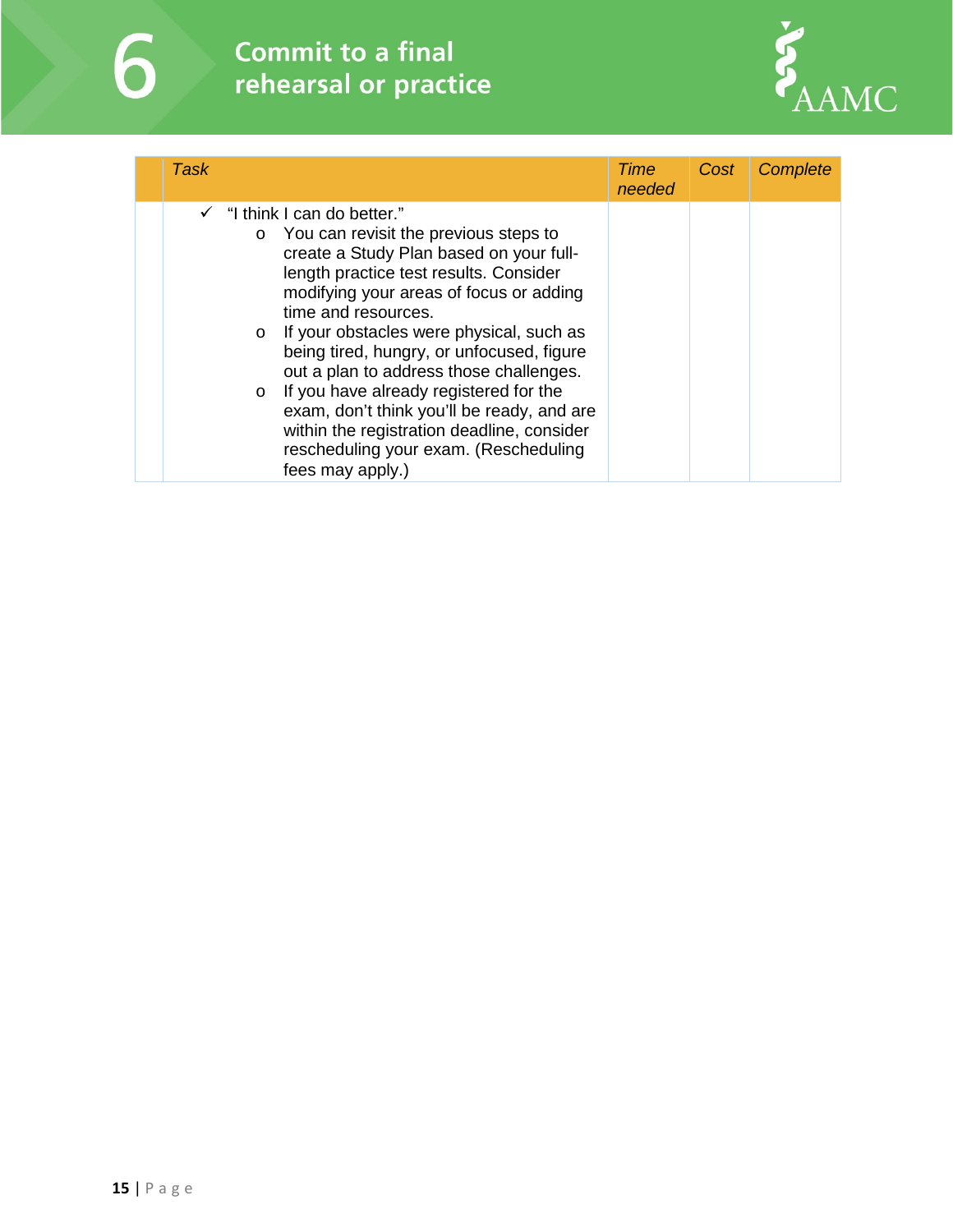

## Inspirational Stories

It's completely normal to feel overwhelmed or anxious about a big exam. When you feel overwhelmed or discouraged, remember that there are many students out there who are feeling the same. Also remember that there are just as many individuals and institutions wanting to support you, and there are many resources out there to help you succeed.

Many students have overcome incredible challenges—poverty, serious illness or injury, violence, disabilities, and learning English as a third or fourth language—to become physicians. Some were the first in their families to go to college, some prepared for the MCAT exam while raising children and working full-time jobs, and some took the exam four or more times.

The AAMC has interviewed and chronicled the stories of some amazing individuals who successfully prepared for the MCAT, navigated the application process, and were accepted to medical school. For inspiration, check out the firsthand accounts of these individuals here:

- [How I Prepared for the MCAT®](https://students-residents.aamc.org/applying-medical-school/taking-mcat-exam/how-i-prepared-mcat-exam/) Exam
	- o Premed students talk about how they prepared for the MCAT exam. They discuss their scores, the resources they used, the obstacles they overcame, and the advice they'd like to offer to others preparing for the exam.
- [Aspiring Docs Diaries: Premed blogs](http://aspiringdocsdiaries.org/category/premed/)
	- o Premed students, medical students, and residents blog about topics such as resilience and motivation.
- [Ask a Med Student video series](https://students-residents.aamc.org/choosing-medical-career/medical-school-101/what-medical-school-really/ask-med-student-video-series/)
	- o Medical students answer questions about their paths to medical school, what med school courses are like, experiences with patients, and more.
- **[Aspiring Docs: Inspiring Stories](https://students-residents.aamc.org/choosing-medical-career/medical-careers/inspiring-stories/)** 
	- o Medical students and physicians talk about the journeys they've made.
- [Anatomy of an Applicant](https://students-residents.aamc.org/applying-medical-school/preparing-med-school/anatomy-applicant/)
	- $\circ$  Interviews with medical students, their prehealth advisors, and the admissions officers who accepted them highlight how applicants can demonstrate the core competencies for entering medical students in many ways.

Someday, these outstanding individuals may be your colleagues or mentors at a hospital, clinic, research facility, or other setting. If any of these individuals are within your geographic region, reach out to them and ask if they could sit down with you over lunch or a coffee break to talk about their experiences and how they got to their current positions. Perhaps, in a few years, you too will be looking back at this point in time and talking to students about your experiences on your path to becoming a physician!

The AAMC wishes you the best of luck in this endeavor!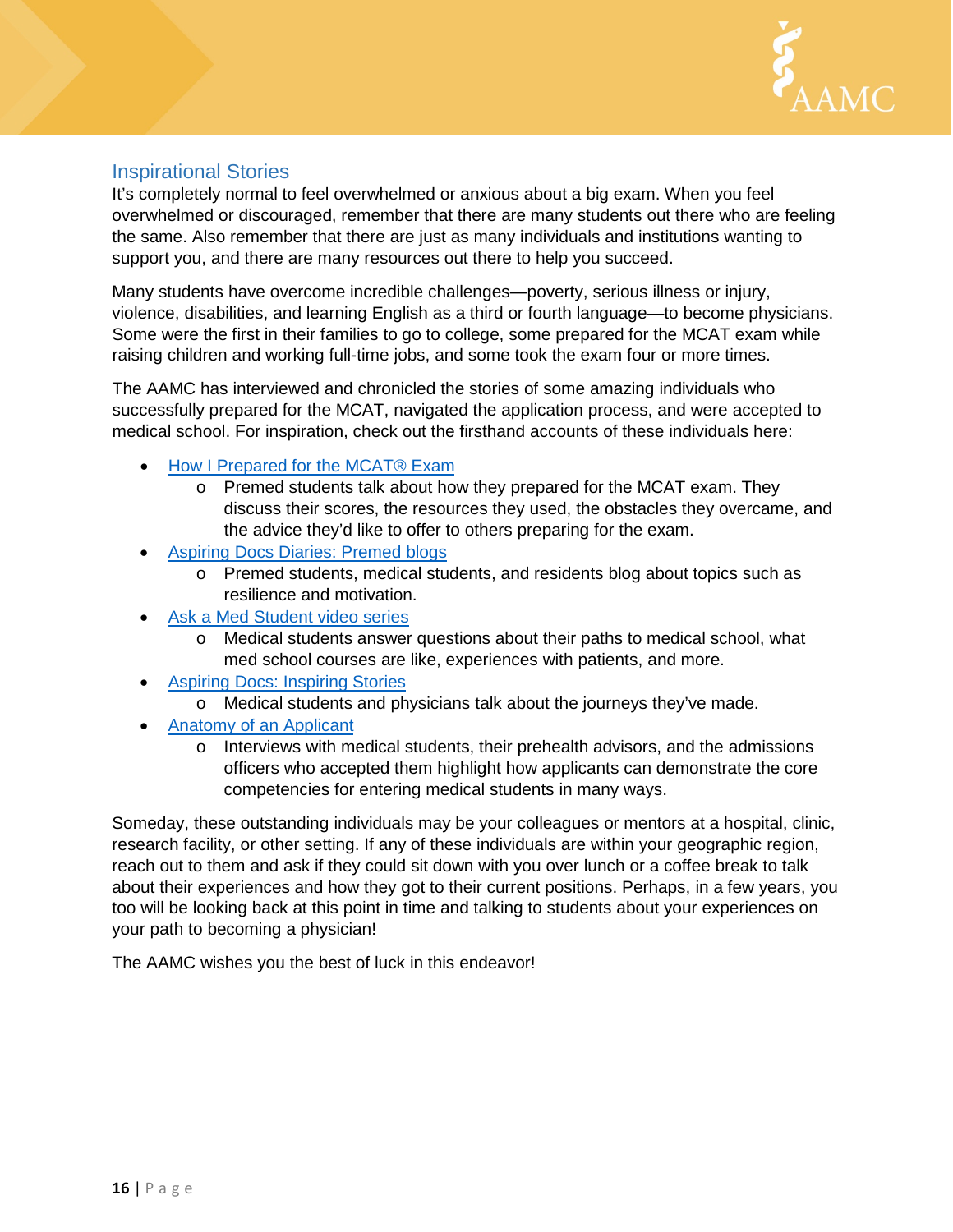

# Supplemental Worksheets for the Study Plan

- 1. [Sample Test Worksheet](#page-18-1)
- 2. [Resources and Strategies Worksheet](#page-20-1)
- 3. [Study Plan Worksheet](#page-22-1)
- 4. [Study Plan](#page-25-1)

Each of the items above include: 1) a completed sample; and 2) a blank template.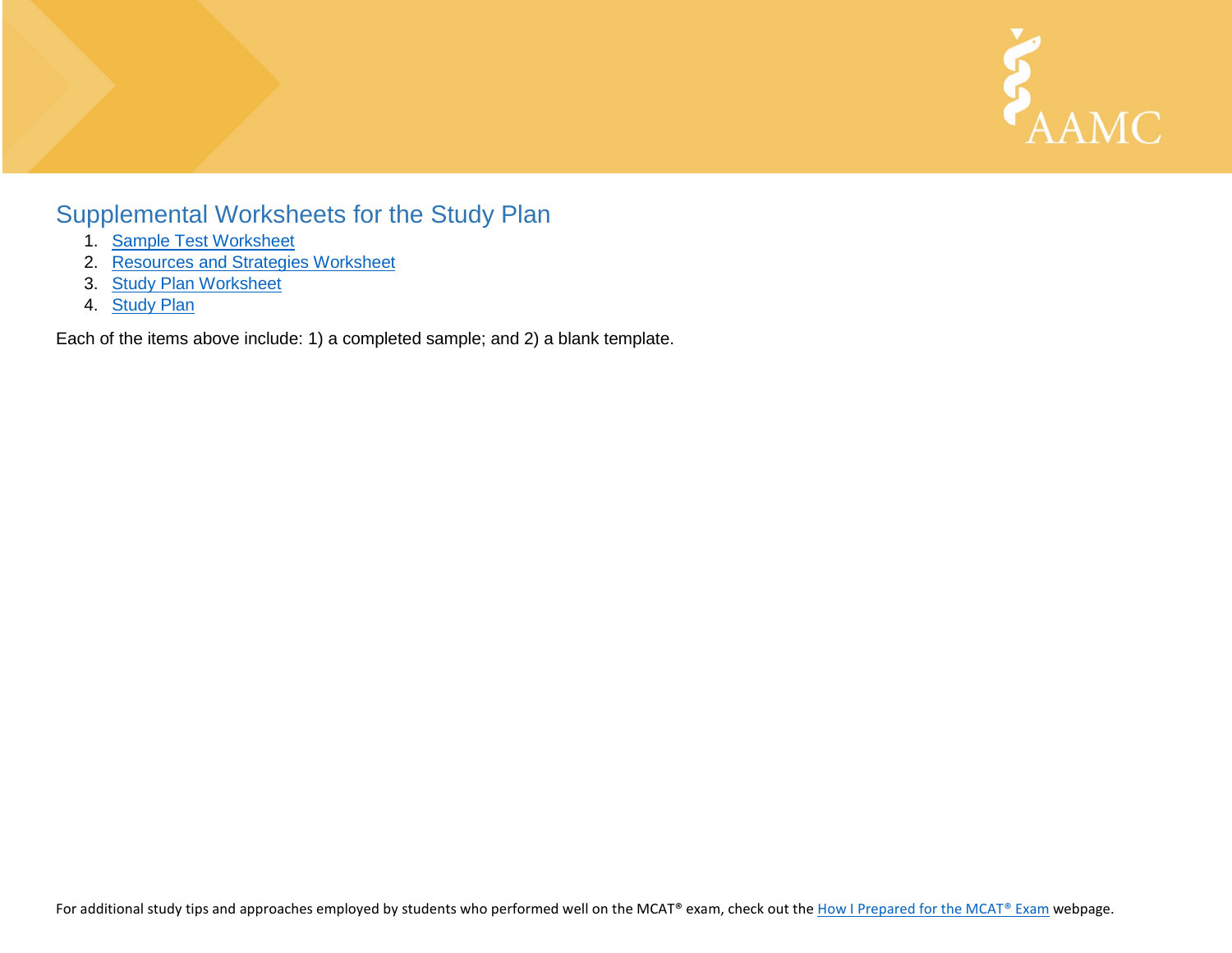

# <span id="page-18-1"></span>1- Sample Test Worksheet

<span id="page-18-0"></span>

|                                                            |                           | <b>Answered correctly</b> |                 |                   |                   | <b>Answered incorrectly or left incomplete</b> |           |                |                   |                                                   |                                                                                                                                     |
|------------------------------------------------------------|---------------------------|---------------------------|-----------------|-------------------|-------------------|------------------------------------------------|-----------|----------------|-------------------|---------------------------------------------------|-------------------------------------------------------------------------------------------------------------------------------------|
| <b>Exam section</b>                                        | <b>Question</b><br>number | FC <sup>1</sup>           | CC <sup>2</sup> | SIRS <sup>3</sup> | <b>Discipline</b> | <b>FC</b>                                      | CC        | <b>SIRS</b>    | <b>Discipline</b> | Why did I miss this<br>question?                  | <b>Concerns and</b><br>challenges                                                                                                   |
| Biological and<br>Biochemical<br>Foundations (BB)          |                           |                           |                 |                   |                   |                                                |           |                |                   |                                                   |                                                                                                                                     |
| Chemical and<br>Physical<br>Foundations (CP)               |                           |                           |                 |                   |                   |                                                |           |                |                   |                                                   |                                                                                                                                     |
| <b>Critical Analysis</b><br>and Reasoning<br>Skills (CARS) |                           |                           |                 |                   |                   |                                                |           |                |                   |                                                   |                                                                                                                                     |
| Psychological,<br>Social, and                              | 1                         |                           |                 |                   |                   | 6                                              | 6B        | 4              | Psychology        | Thought I knew the<br>answer but got it wrong     | I haven't taken<br>any psychology                                                                                                   |
| Biological<br>Foundations of                               | $\overline{2}$            | 6                         | 6B              | $\overline{c}$    | Psychology        |                                                |           |                |                   |                                                   | or sociology<br>classes in<br>general, so I'm<br>basically                                                                          |
| Behavior (PSBB)                                            | 3                         |                           |                 |                   |                   | 6                                              | 6B        | 4              | Psychology        | Didn't know the answer<br>and guessed incorrectly |                                                                                                                                     |
|                                                            | $\overline{4}$            | 6                         | 6B              | 4                 | Psychology        |                                                |           |                |                   |                                                   | guessing my way<br>through this                                                                                                     |
|                                                            | 5                         |                           |                 |                   |                   | 6                                              | 6B        | 4              | Psychology        | Didn't know the answer<br>and guessed incorrectly | section. I also<br>feel tired in the<br>late afternoon<br>after working<br>hard on the other<br>sections, so it's<br>hard to focus. |
|                                                            | 6                         |                           |                 |                   |                   | 10                                             | 10A       | $\mathbf{1}$   | Sociology         | Didn't know the answer<br>and guessed incorrectly |                                                                                                                                     |
|                                                            | $\overline{7}$            |                           |                 |                   |                   | 8                                              | 8C        | 3              | Sociology         | Didn't know the answer<br>and guessed incorrectly |                                                                                                                                     |
|                                                            | 8                         |                           |                 |                   |                   | 9                                              | <b>9B</b> | 3              | Sociology         | Didn't know the answer<br>and guessed incorrectly |                                                                                                                                     |
|                                                            | 9                         |                           |                 |                   |                   | 8                                              | 8A        | $\overline{c}$ | Psychology        | Didn't know the answer<br>and guessed incorrectly |                                                                                                                                     |

1. FC = Foundational concept; 2. CC = Content category; 3. SIRS = Scientific inquiry and reasoning skill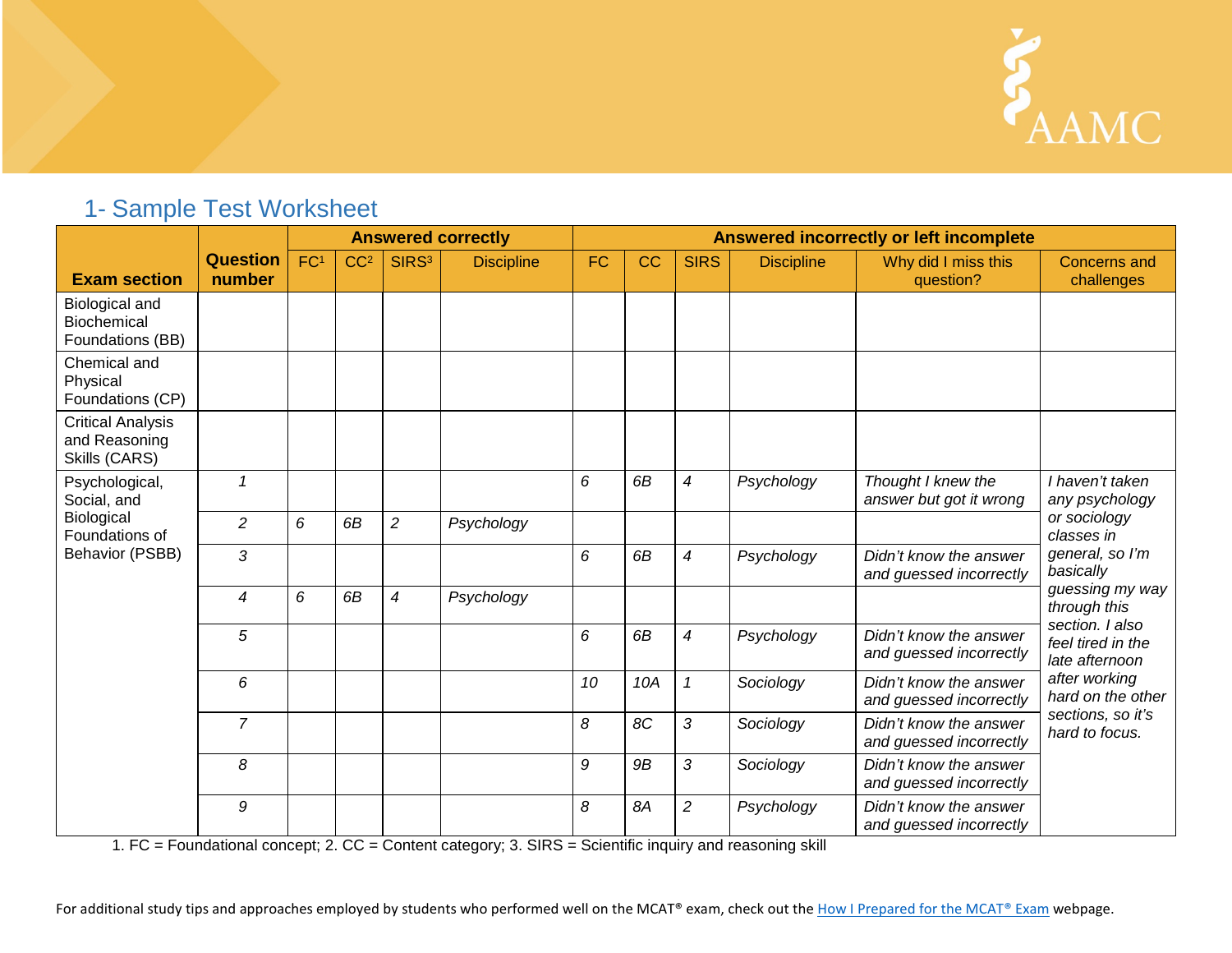

# Sample Test Worksheet (blank)

|                                           |                           | <b>Answered correctly</b> |                 |                   |                   | Answered incorrectly or left incomplete |    |             |                   |                                  |                                   |
|-------------------------------------------|---------------------------|---------------------------|-----------------|-------------------|-------------------|-----------------------------------------|----|-------------|-------------------|----------------------------------|-----------------------------------|
| <b>Exam section</b>                       | <b>Question</b><br>number | FC <sup>1</sup>           | CC <sup>2</sup> | SIRS <sup>3</sup> | <b>Discipline</b> | <b>FC</b>                               | CC | <b>SIRS</b> | <b>Discipline</b> | Why did I miss this<br>question? | <b>Concerns and</b><br>challenges |
| Biological and<br>Biochemical             |                           |                           |                 |                   |                   |                                         |    |             |                   |                                  |                                   |
| Foundations (BB)                          |                           |                           |                 |                   |                   |                                         |    |             |                   |                                  |                                   |
|                                           |                           |                           |                 |                   |                   |                                         |    |             |                   |                                  |                                   |
|                                           |                           |                           |                 |                   |                   |                                         |    |             |                   |                                  |                                   |
| Chemical and<br>Physical                  |                           |                           |                 |                   |                   |                                         |    |             |                   |                                  |                                   |
| Foundations (CP)                          |                           |                           |                 |                   |                   |                                         |    |             |                   |                                  |                                   |
|                                           |                           |                           |                 |                   |                   |                                         |    |             |                   |                                  |                                   |
|                                           |                           |                           |                 |                   |                   |                                         |    |             |                   |                                  |                                   |
| <b>Critical Analysis</b><br>and Reasoning |                           |                           |                 |                   |                   |                                         |    |             |                   |                                  |                                   |
| Skills (CARS)                             |                           |                           |                 |                   |                   |                                         |    |             |                   |                                  |                                   |
|                                           |                           |                           |                 |                   |                   |                                         |    |             |                   |                                  |                                   |
|                                           |                           |                           |                 |                   |                   |                                         |    |             |                   |                                  |                                   |
| Psychological,<br>Social, and             |                           |                           |                 |                   |                   |                                         |    |             |                   |                                  |                                   |
| Biological<br>Foundations of              |                           |                           |                 |                   |                   |                                         |    |             |                   |                                  |                                   |
| Behavior (PSBB)                           |                           |                           |                 |                   |                   |                                         |    |             |                   |                                  |                                   |
|                                           |                           |                           |                 |                   |                   |                                         |    |             |                   |                                  |                                   |

1. FC = Foundational concept; 2. CC = Content category; 3. SIRS = Scientific inquiry and reasoning skill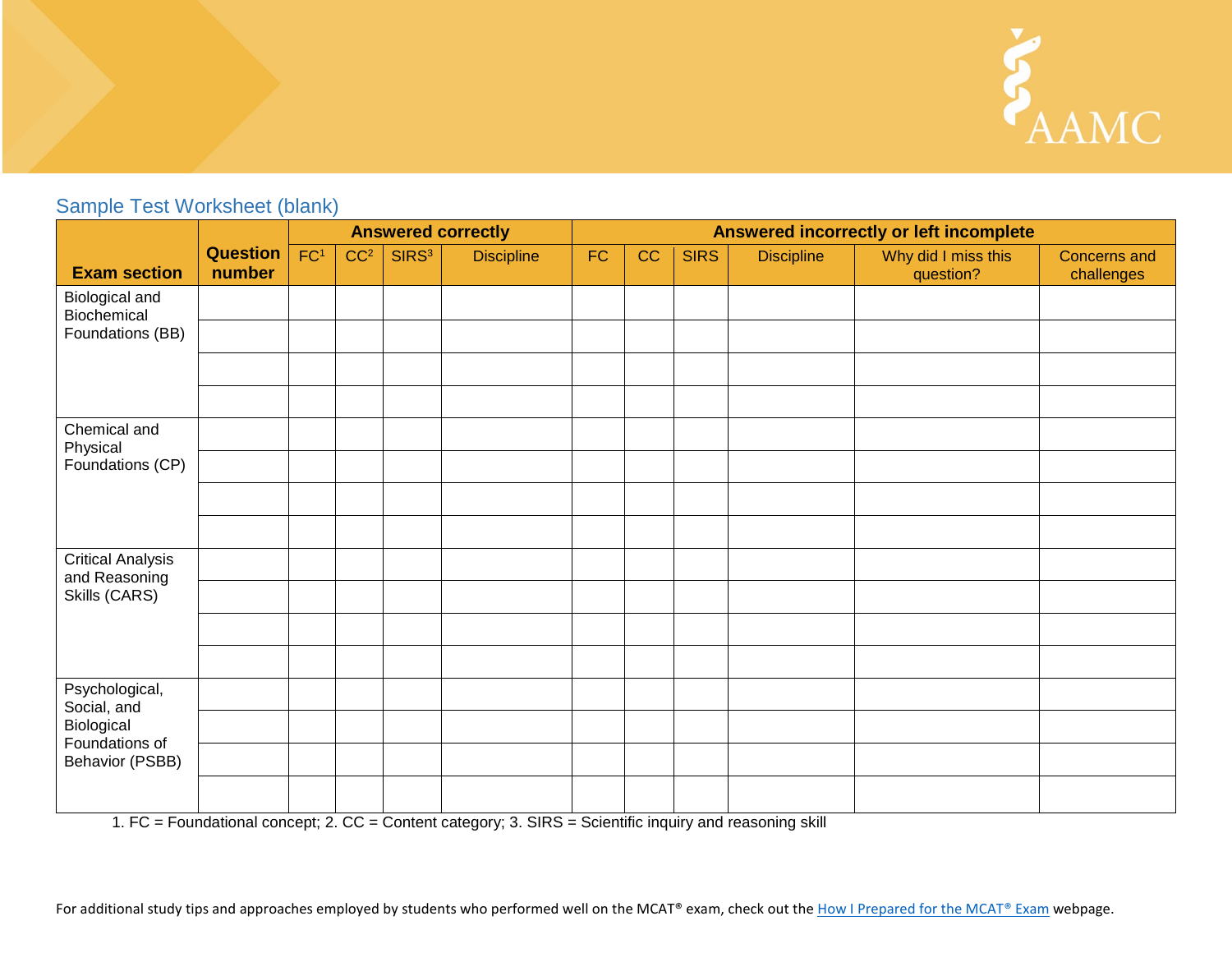

# <span id="page-20-1"></span>2- Resources and Strategies Worksheet

<span id="page-20-0"></span>

| <b>Resources available</b>                                                                                                                                                                                                                                                                                                                                                                                                                                                                                                                                                                                                                                                                         | <b>Strategies available</b>                                                                                                                                                                                                                                                                                                                |
|----------------------------------------------------------------------------------------------------------------------------------------------------------------------------------------------------------------------------------------------------------------------------------------------------------------------------------------------------------------------------------------------------------------------------------------------------------------------------------------------------------------------------------------------------------------------------------------------------------------------------------------------------------------------------------------------------|--------------------------------------------------------------------------------------------------------------------------------------------------------------------------------------------------------------------------------------------------------------------------------------------------------------------------------------------|
| Class notes<br>Friends' class notes<br>Friends<br><b>Textbooks</b><br><b>Journals</b><br>Professors (if I don't understand something)<br>Academic advisor<br>Free online textbooks<br>Free online courses<br>Test prep books in library or bookstore<br>Online premed discussion forums<br>Khan Academy<br>YouTube<br>MCAT® question-a-day online<br>AAMC's psychology/sociology textbook tool<br>AAMC's biochemistry textbook tool<br>Full-length practice tests<br>AAMC practice materials: Section Bank; Question Packs;<br>Flashcards; Practice Exams 1, 2, and 3; Sample Test; Online<br>Questions from The Official Guide to the MCAT® Exam, etc.<br><b>National Science Digital Library</b> | Read<br>Watch videos<br>Create summaries<br>Do practice questions<br>Create compare-and-contrast charts<br>Create concept maps<br>Make my own flashcards<br>Form/participate in study group<br>Teach-backs with friends<br>Write down real-life examples of the concepts<br>Join online forums to ask questions<br>Create vocabulary lists |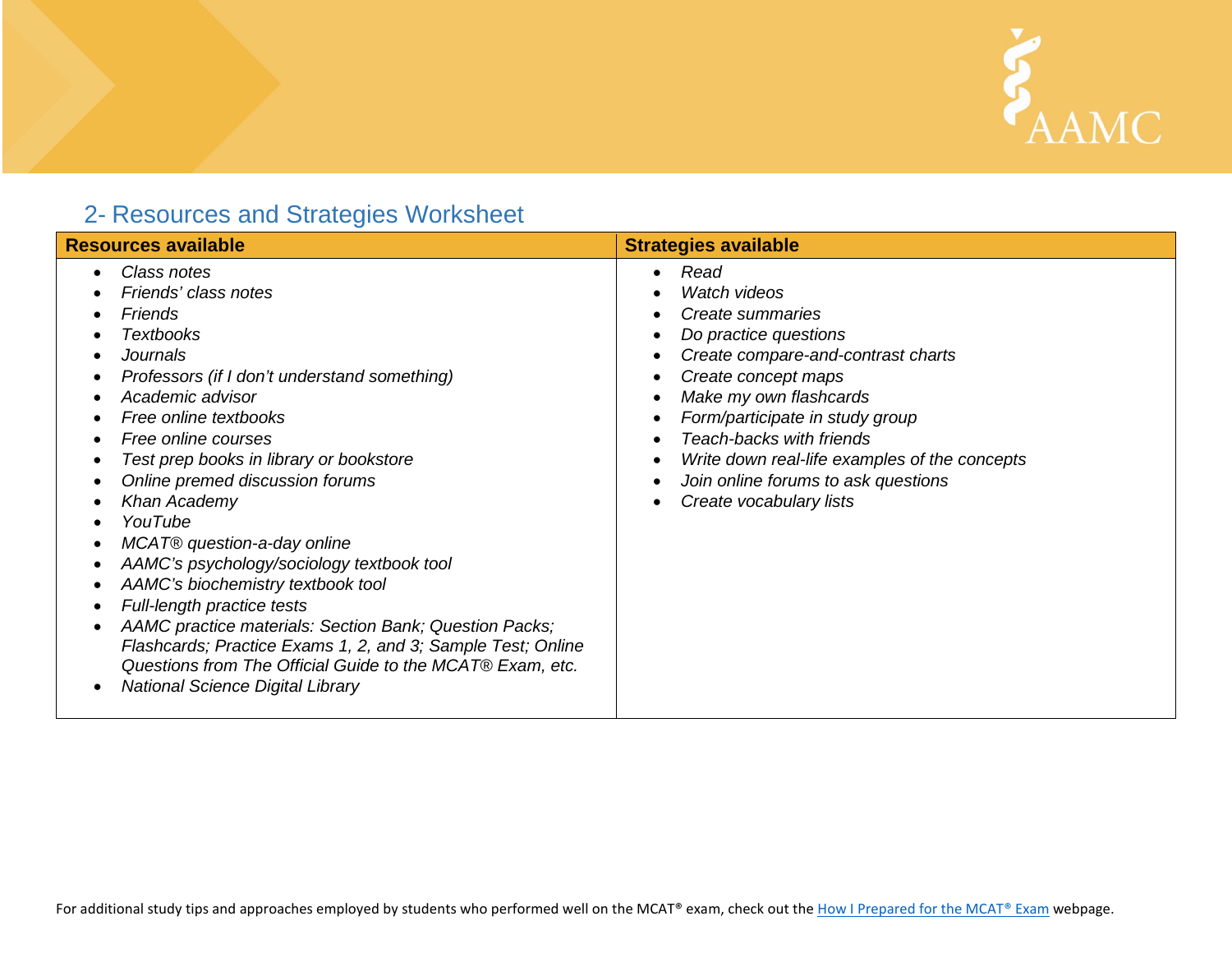

Resources and Strategies Worksheet (blank)

| <b>Resources available</b> | <b>Strategies available</b> |
|----------------------------|-----------------------------|
|                            |                             |
|                            |                             |
|                            |                             |
|                            |                             |
|                            |                             |
|                            |                             |
|                            |                             |
|                            |                             |
|                            |                             |
|                            |                             |
|                            |                             |
|                            |                             |
|                            |                             |
|                            |                             |
|                            |                             |
|                            |                             |
|                            |                             |
|                            |                             |
|                            |                             |
|                            |                             |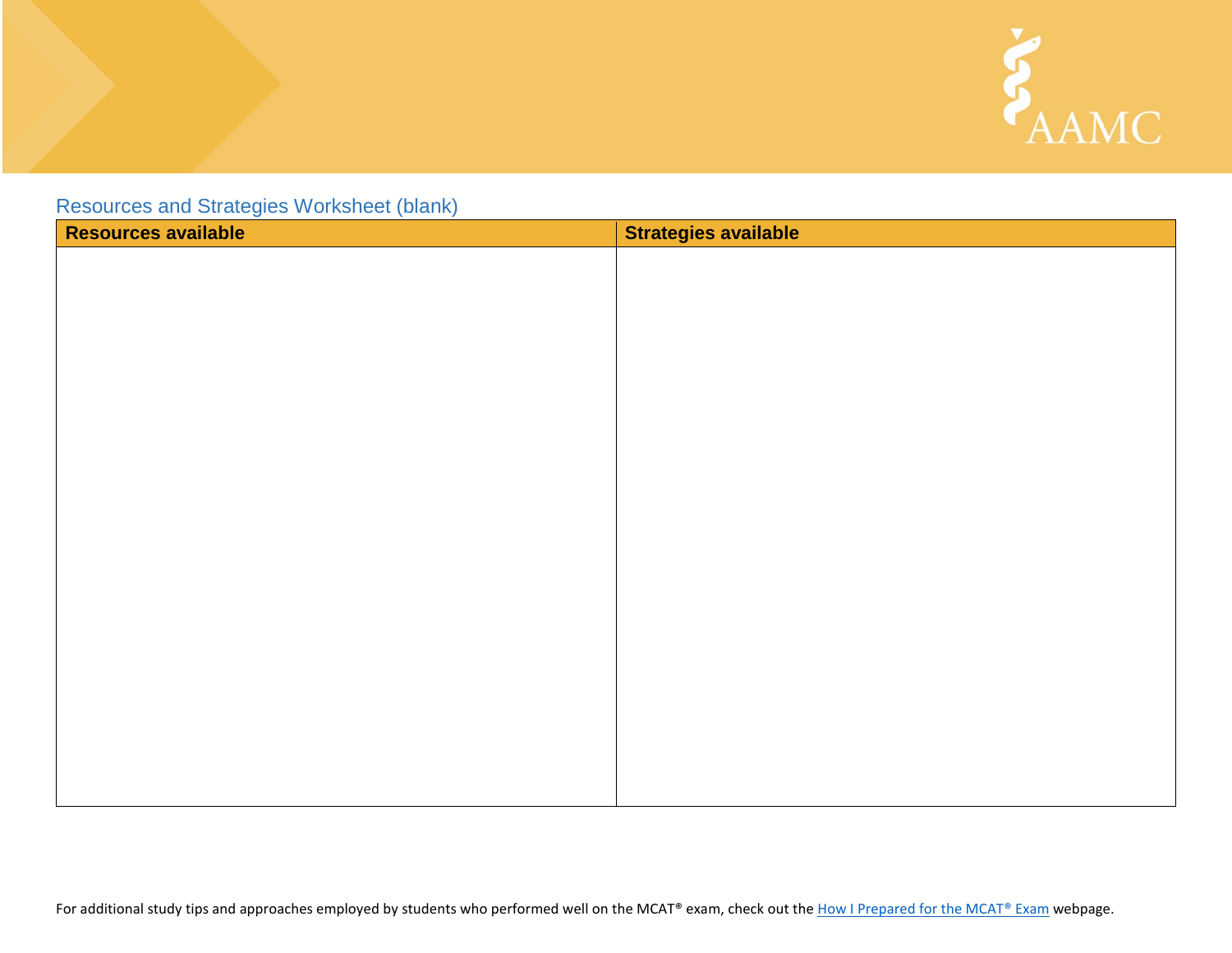

# <span id="page-22-1"></span>3- Study Plan Worksheet

<span id="page-22-0"></span>

| <b>Exam</b><br><b>Section</b> | <b>FC</b> | cc        | <b>SIRS/</b><br><b>CARS</b> | <b>Discipline</b> | <b>Resources</b>                                                                                                                                                                                                                                                              | <b>Strategies</b>                                                                                                                                                                                                                                                                                                                                                               |
|-------------------------------|-----------|-----------|-----------------------------|-------------------|-------------------------------------------------------------------------------------------------------------------------------------------------------------------------------------------------------------------------------------------------------------------------------|---------------------------------------------------------------------------------------------------------------------------------------------------------------------------------------------------------------------------------------------------------------------------------------------------------------------------------------------------------------------------------|
| <b>PSBB</b>                   | 6         | 6B        | <b>SIRS</b><br>4            | Psych             | Khan Academy videos on sleep<br>$\bullet$<br>and consciousness, drug<br>dependence, attention, memory,<br>and cognition<br>Psychological Science, chapters<br>$\bullet$<br>3, 4, 7, 8, and 9<br><b>AAMC Section Bank and</b><br>$\bullet$<br>Flashcards                       | <b>Watch videos</b><br>$\bullet$<br>Read textbooks<br>$\bullet$<br>Create summaries<br>$\bullet$<br>Make flashcards<br>$\bullet$<br><b>Take Section Bank</b><br>$\bullet$<br>Teach-back with psych major friend<br>$\bullet$<br>Ask questions on online forums if I don't understand something<br>Practice interpreting figures, graphs, data, etc., while reading<br>textbooks |
|                               | 8         | 8A        | <b>SIRS</b><br>2            | Psych             | Khan Academy video on self-<br>$\bullet$<br>identity<br>Introduction to Biosocial<br>$\bullet$<br>Medicine, chapters 4, 5, and 7<br><b>AAMC Section Bank and</b><br>$\bullet$<br>Flashcards                                                                                   | Watch videos<br>$\bullet$<br>Read textbooks<br>Create summaries<br>Make flashcards<br>$\bullet$<br><b>Take Section Bank</b><br>$\bullet$<br>Teach-back with psych major friend<br>Ask questions on online forums if I don't understand something                                                                                                                                |
|                               | 8         | 8C        | <b>SIRS</b><br>3            | Soc               | Khan Academy videos on social<br>$\bullet$<br>behavior, social interactions, self-<br>presentation and interacting with<br>others, biological explanations of<br>social behavior in animals, and<br>discrimination<br><b>AAMC Section Bank and</b><br>$\bullet$<br>Flashcards | Watch videos<br>$\bullet$<br>Read textbooks<br>$\bullet$<br>Create summaries<br>Make flashcards<br><b>Take Section Bank</b><br>$\bullet$<br>Ask questions on online forums if I don't understand something<br>Practice identifying hypotheses, relationships, validity of tools,<br>etc., while reading textbooks                                                               |
|                               | 9         | <b>9B</b> | <b>SIRS</b><br>3            | Soc               | Khan Academy videos on<br>$\bullet$<br>demographics, culture<br><b>AAMC Section Bank and</b><br>Flashcards                                                                                                                                                                    | Watch videos<br>$\bullet$<br>Read textbooks<br>Create summaries<br>Make flashcards                                                                                                                                                                                                                                                                                              |

For additional study tips and approaches employed by students who performed well on the MCAT® exam, check out th[e How I Prepared for the MCAT® Exam](https://students-residents.aamc.org/applying-medical-school/taking-mcat-exam/how-i-prepared-mcat-exam/) webpage.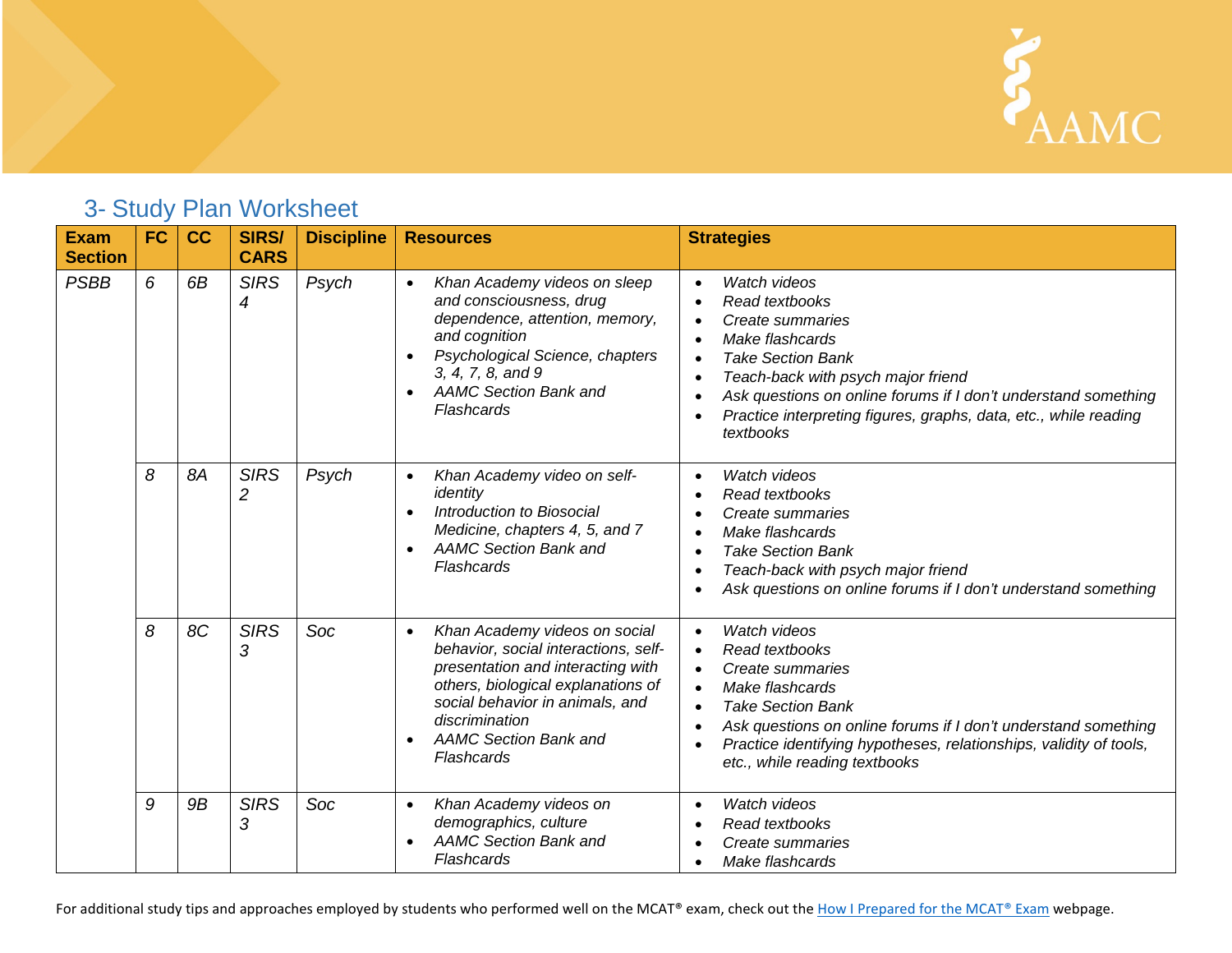

| <b>Exam</b><br><b>Section</b> | FC | cc  | SIRS/<br><b>CARS</b> | <b>Discipline</b> | <b>Resources</b>                                                                                                                                                                                                         | <b>Strategies</b>                                                                                                                                                                                                                                                         |
|-------------------------------|----|-----|----------------------|-------------------|--------------------------------------------------------------------------------------------------------------------------------------------------------------------------------------------------------------------------|---------------------------------------------------------------------------------------------------------------------------------------------------------------------------------------------------------------------------------------------------------------------------|
|                               |    |     |                      |                   |                                                                                                                                                                                                                          | Take Section Bank<br>Ask questions on online forums if I don't understand something<br>Practice identifying hypotheses, relationships, validity of tools,<br>etc., while reading textbooks                                                                                |
|                               | 10 | 10A | <b>SIRS</b>          | Soc               | Khan Academy video on social<br>$\bullet$<br>inequality<br>Introduction to Sociology,<br>chapters on human ecology and<br>environment, stratification, and<br>health and medicine<br>AAMC Section Bank and<br>Flashcards | Watch videos<br>Read textbooks<br>Create summaries<br>Make flashcards<br><b>Take Section Bank</b><br>Ask questions on online forums if I don't understand something<br>Practice recognizing principles, relationships, etc., while reading<br>or doing practice questions |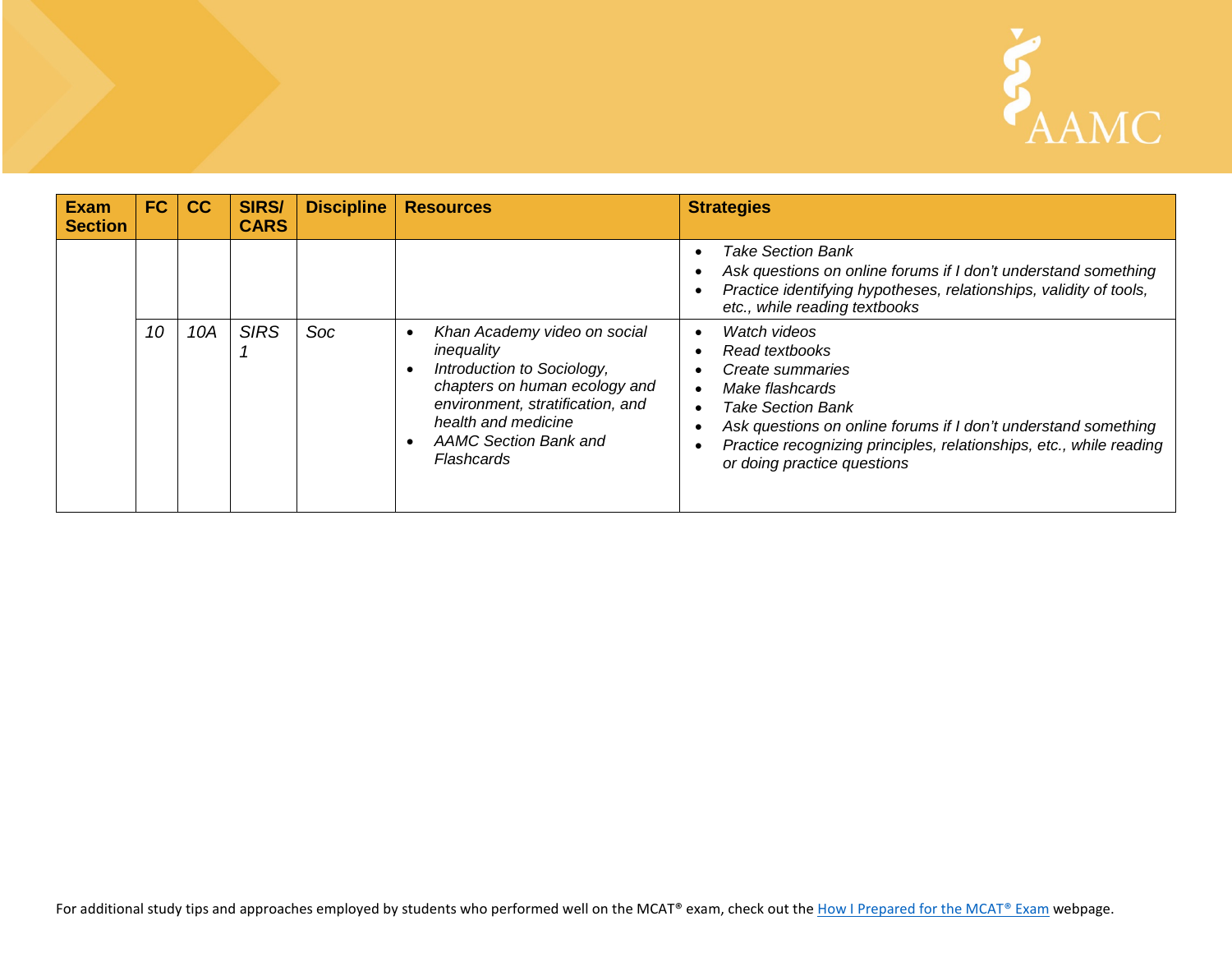

## Study Plan Worksheet (blank)

| Exam<br><b>Section</b>                                                              | FC | cc | <b>SIRS/</b><br><b>CARS</b> | <b>Discipline</b> | <b>Resources</b> | <b>Strategies</b> |
|-------------------------------------------------------------------------------------|----|----|-----------------------------|-------------------|------------------|-------------------|
| Biological and<br>Biochemical<br>Foundations<br>(BB)                                |    |    |                             |                   |                  |                   |
| Chemical and<br>Physical<br>Foundations<br>(CP)                                     |    |    |                             |                   |                  |                   |
| Critical<br>Analysis and<br>Reasoning<br>Skills (CARS)                              |    |    |                             |                   |                  |                   |
| Psychological,<br>Social, and<br>Biological<br>Foundations<br>of Behavior<br>(PSBB) |    |    |                             |                   |                  |                   |

For additional study tips and approaches employed by students who performed well on the MCAT® exam, check out th[e How I Prepared for the MCAT® Exam](https://students-residents.aamc.org/applying-medical-school/taking-mcat-exam/how-i-prepared-mcat-exam/) webpage.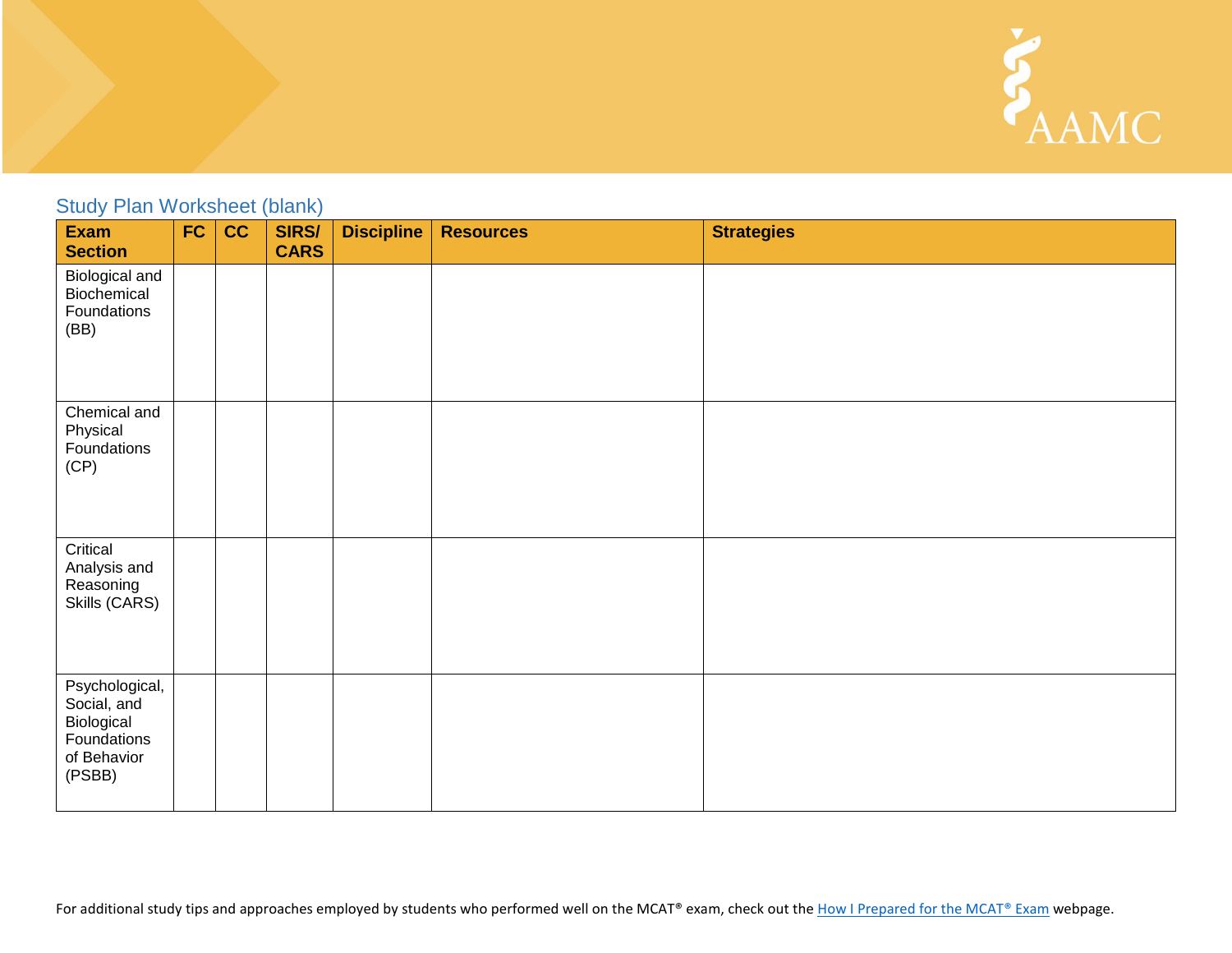

# <span id="page-25-1"></span>Study Plan

## Week 1

<span id="page-25-0"></span>

|                                       | <b>Sunday</b>                                            | <b>Monday</b>                                                                                                                                                                                                                                                                                                              | <b>Tuesday</b>                                                                                   | Wednesday                                                                                                                                                                                                                                                                                | <b>Thursday</b>                                                                                                                                                                                                                                    | <b>Friday</b>                                                                                                                                                                                                                                      | <b>Saturday</b>                                                                                                                                                                                                                                    |
|---------------------------------------|----------------------------------------------------------|----------------------------------------------------------------------------------------------------------------------------------------------------------------------------------------------------------------------------------------------------------------------------------------------------------------------------|--------------------------------------------------------------------------------------------------|------------------------------------------------------------------------------------------------------------------------------------------------------------------------------------------------------------------------------------------------------------------------------------------|----------------------------------------------------------------------------------------------------------------------------------------------------------------------------------------------------------------------------------------------------|----------------------------------------------------------------------------------------------------------------------------------------------------------------------------------------------------------------------------------------------------|----------------------------------------------------------------------------------------------------------------------------------------------------------------------------------------------------------------------------------------------------|
| <b>Schedule</b>                       | Gym<br>$1-3$ pm<br>Homework<br>$3-8$ pm<br>My day<br>off | 6 hours available                                                                                                                                                                                                                                                                                                          | Class 9-11 am<br>Class 2-4 pm<br>Research 4-7 pm<br>Homework<br>$7-9$ pm<br>2 hours<br>available | Gym/run 9-11 am<br>Research 4-7 pm<br>4 hours available                                                                                                                                                                                                                                  | Class 2-4 pm<br>Work 5-9 pm<br>4 hours available                                                                                                                                                                                                   | Class 9-11 am<br>Work 5-9 pm<br>4 hours available                                                                                                                                                                                                  | Visit grandma<br>$(5$ hours)<br>Write report<br>(3 hours)<br>5 hours available                                                                                                                                                                     |
| Areas of<br>study                     | My day<br>off                                            | PSBB 6B, SIRS4                                                                                                                                                                                                                                                                                                             | PSBB 6B,<br>SIRS4                                                                                | PSBB 8A, SIRS2                                                                                                                                                                                                                                                                           | PSBB 8C, SIRS3                                                                                                                                                                                                                                     | PSBB 8C, SIRS3                                                                                                                                                                                                                                     | PSBB 9B, SIRS 3                                                                                                                                                                                                                                    |
| <b>Resources</b><br>and<br>strategies | My day<br>off                                            | <b>STUDY</b><br>• Read Psych.<br>Science and<br>Intro to Biosocial<br>Med. textbooks<br>• Watch the Khan<br>Academy videos<br>• Make flashcards<br>of new vocab<br>$\bullet$ Create<br>summaries of all<br>concepts<br><b>PRACTICE</b><br>• Test myself with<br>flashcards<br>$\bullet$ Create<br>summaries from<br>memory | Finish up the<br>study/practice<br>from yesterday                                                | <b>STUDY</b><br>• Read Intro to<br><b>Biosocial Medicine</b><br>textbook<br>• Watch the Khan<br>Academy videos<br>• Make flashcards of<br>new vocab<br>• Create summaries<br>of all concepts<br><b>PRACTICE</b><br>• Test myself with<br>flashcards<br>• Create summaries<br>from memory | <b>STUDY</b><br>• Watch the Khan<br>Academy videos<br>• Make flashcards<br>of new vocab<br>$\bullet$ Create<br>summaries of all<br>concepts<br><b>PRACTICE</b><br>• Test myself with<br>flashcards<br>$\bullet$ Create<br>summaries from<br>memory | <b>STUDY</b><br>• Watch the Khan<br>Academy videos<br>• Make flashcards<br>of new vocab<br>$\bullet$ Create<br>summaries of all<br>concepts<br><b>PRACTICE</b><br>• Test myself with<br>flashcards<br>$\bullet$ Create<br>summaries from<br>memory | <b>STUDY</b><br>• Watch the Khan<br>Academy videos<br>• Make flashcards<br>of new vocab<br>$\bullet$ Create<br>summaries of all<br>concepts<br><b>PRACTICE</b><br>• Test myself with<br>flashcards<br>$\bullet$ Create<br>summaries from<br>memory |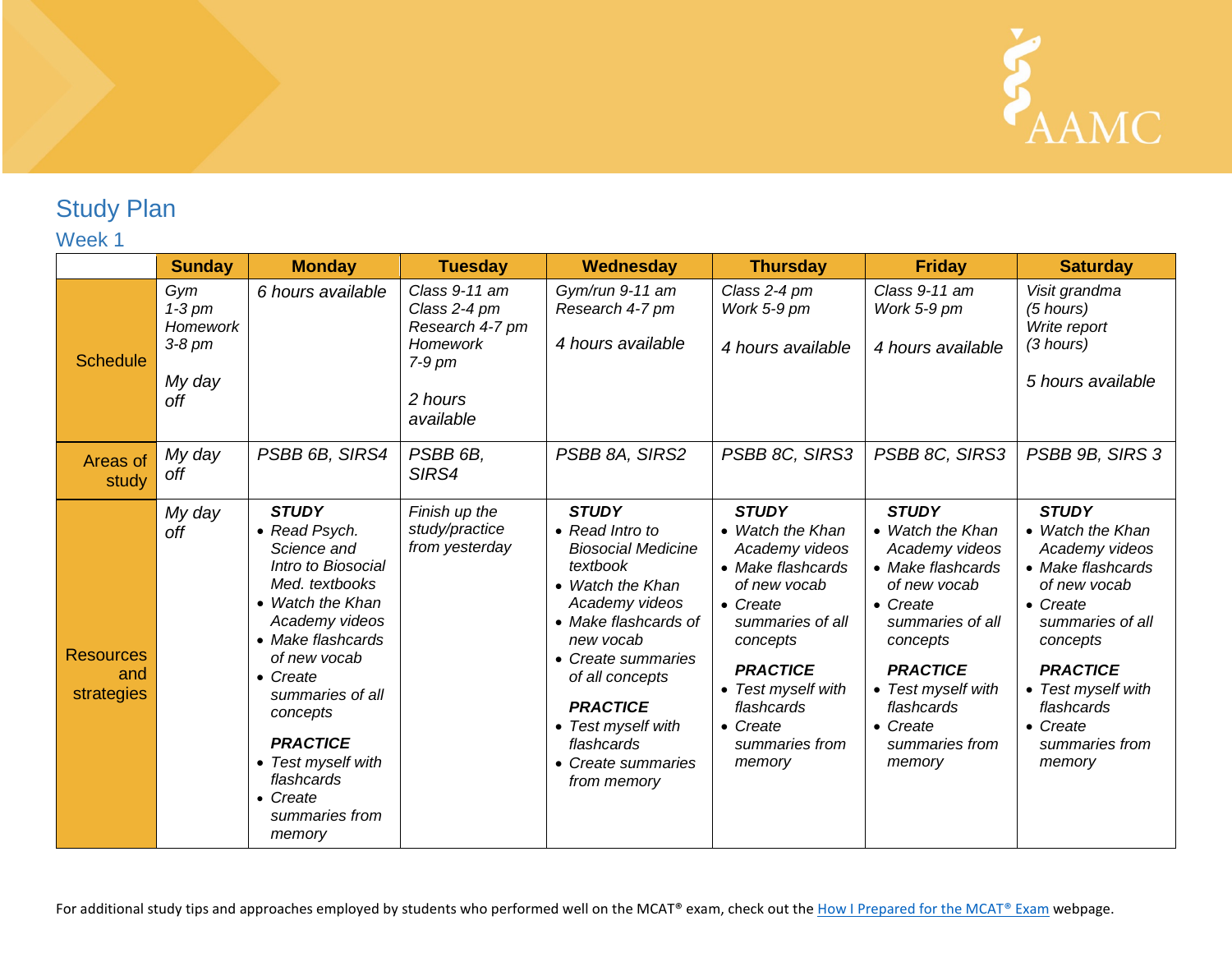

## Week 2

|                                       | <b>Sunday</b>                                                     | <b>Monday</b>                                                                                                                                                                                                                                                                        | <b>Tuesday</b>                                                                                           | Wednesday                                                                               | <b>Thursday</b>                                                                         | <b>Friday</b>                                                                                                                                                                                                                                  | <b>Saturday</b>                                                                                                                                                                                                                                                        |
|---------------------------------------|-------------------------------------------------------------------|--------------------------------------------------------------------------------------------------------------------------------------------------------------------------------------------------------------------------------------------------------------------------------------|----------------------------------------------------------------------------------------------------------|-----------------------------------------------------------------------------------------|-----------------------------------------------------------------------------------------|------------------------------------------------------------------------------------------------------------------------------------------------------------------------------------------------------------------------------------------------|------------------------------------------------------------------------------------------------------------------------------------------------------------------------------------------------------------------------------------------------------------------------|
| <b>Schedule</b>                       | Gym<br>$1-3$ pm<br>Study for<br>finals 3-8<br>pm<br>My day<br>off | Study for finals<br>10 am-4 pm<br>3 hours available                                                                                                                                                                                                                                  | Final $9-11$ am<br>Final exam 2-4 pm<br>Research 4-7 pm<br>Study for finals<br>$7-9$ pm<br>no time today | Gym/run 9-11 am<br>Research 4-7 pm<br>Study for finals<br>$7-10$ pm<br>1 hour available | Final exam<br>$2-4$ pm<br>Work 5-9 pm<br>Study for finals<br>$9-11$ pm<br>no time today | Final exams<br>$9-11$ am<br>Work 5-9 pm<br>4 hours available                                                                                                                                                                                   | 6 hours available                                                                                                                                                                                                                                                      |
| Areas of<br>study                     | My day<br>off                                                     | PSBB 10A, SIRS1                                                                                                                                                                                                                                                                      | none                                                                                                     | <b>Review of PSBB</b><br>6B, 8A, 8C, 9B,<br>10A and SIRS 1,<br>2, 3, 4                  | none                                                                                    | <b>Review of PSBB</b><br>6B, 8A, 8C, 9B,<br>10A and SIRS 1,<br>2, 3, 4                                                                                                                                                                         | <b>Review of PSBB</b><br>6B, 8A, 8C, 9B,<br>10A and SIRS 1,<br>2, 3, 4                                                                                                                                                                                                 |
| <b>Resources</b><br>and<br>strategies | My day<br>off                                                     | <b>STUDY</b><br>• Read the Intro to<br>Sociology textbook<br>• Watch the Khan<br>Academy videos<br>• Make flashcards of<br>new vocab<br>• Create summaries of<br>all concepts<br><b>PRACTICE</b><br>• Test myself with<br>flashcards<br>• Create concept<br>summaries from<br>memory | none                                                                                                     | <b>STUDY</b><br>• Review all the<br>flashcards and<br>concept<br>summaries I<br>created | none                                                                                    | <b>STUDY</b><br>• Review all the<br>flashcards and<br>concept<br>summaries I<br>created<br><b>PRACTICE</b><br>• Do the Psych<br>and Soc portions<br>of the AAMC<br>Flashcards<br>• Create<br>flashcards or<br>summaries of<br>those flashcards | <b>PRACTICE</b><br>• Take PSBB<br>section of AAMC<br><b>Section Bank</b><br>• Review results of<br>Section Bank.<br>Add areas of<br>study, create<br>flashcards, and/or<br>create<br>summaries.<br>Adjust next<br>week's schedule if<br>I need to add<br>more content. |